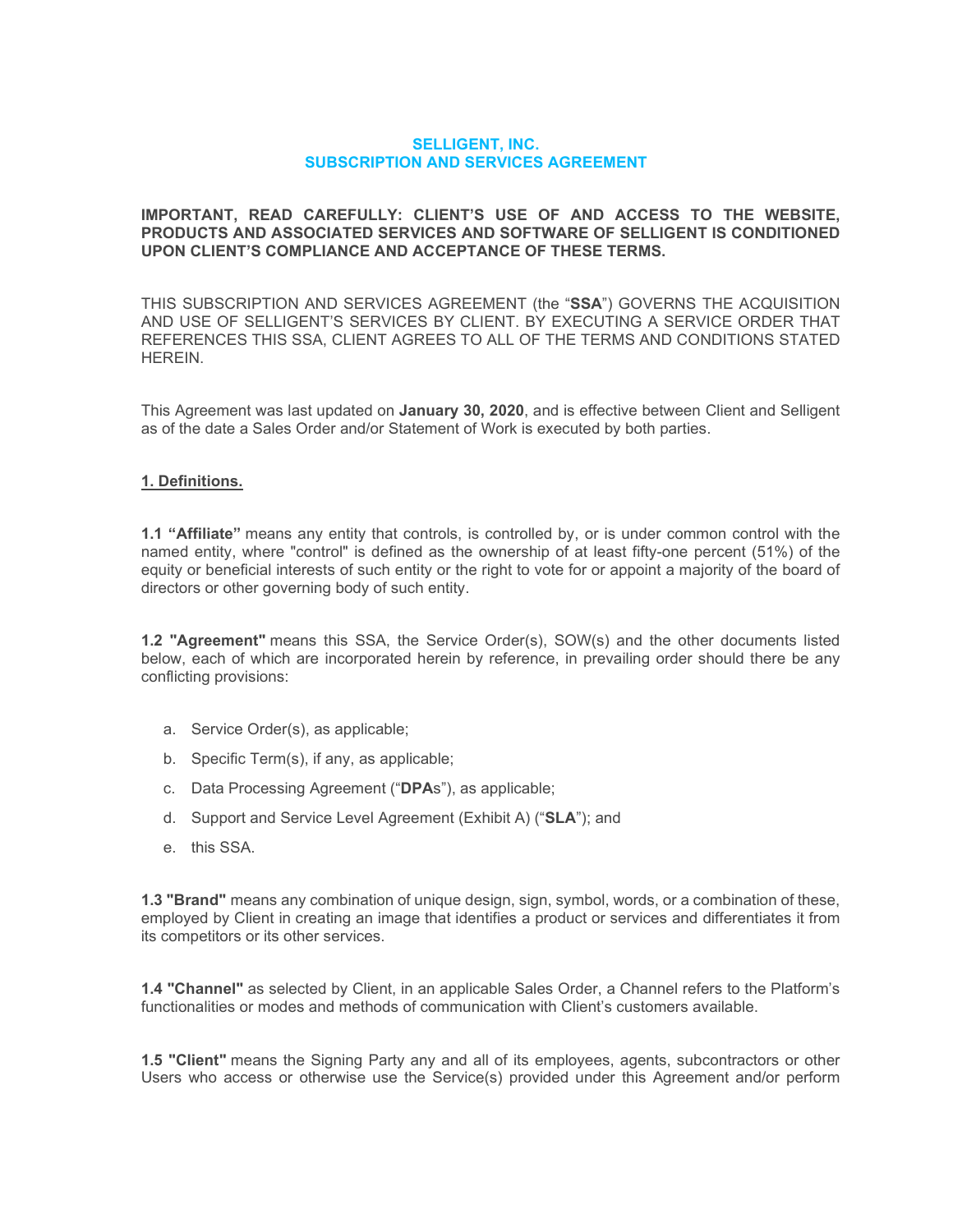services incidental thereto. Client may also include any Affiliates of Signing Party, and any and all of their respective employees, agents, subcontractors, if so named in an applicable Sales Order.

**1.6 "Client Data"** means all data, documentation, content, or information submitted by or on behalf of Client to or through the Service(s), including Consumer Data, any audio-visual design assets (i.e., photographic images, animations, illustrations), or other identifying or branding elements of Client and/or its Brand or its clients to enable performance of the Service(s).

**1.7 "Consumer Data"** means any information to which Selligent is provided access under this Agreement that could identify any of Client's individual customers (who themselves are natural persons) either directly or indirectly such as, the individual's name, birth date, personal contact information, passwords, or other similarly identifying information.

**1.8 "Deliverables"** means certain work product, limited to content specific to Client and excluding any retained, common, reusable or generic elements or methodologies, if any, as described in a SOW for Project Services.

**1.9 "Documentation"** means the written information provided by Selligent describing operation and use of the Service(s), by any means of delivery, along with any other information provided to Selligent's clients generally, and all such items as updated from time-to-time.

**1.10 "Instance** means each logically separated installation of the Services on the Platform, as set forth on an executed Sales Order. The database of each of Client's production Instance(s) shall be limited to fifty gigabytes (50GB) unless Client purchases extra database capacity from Selligent.

**1.11 "Location"** refers to a specific point or area defined or identified by either: (a) the establishment by Client of a virtual perimeter of a specific geographic area (i.e. the area surrounding one of Client's physical locations) (a "Geofence"); and/or (b) the use of a device owned and placed by the Client transmitting a unique Bluetooth® signal that can be detected by the Services (a "Beacon").

**1.12 "Optional Subscription Services"** as selected by Client, in an applicable Sales Order, an Option Subscription Service refers to any additional modules, functionalities, or enhancements to the Platform's available to Client.

**1.13 "Platform"** means the technical infrastructure Selligent has in place to provide the Subscription Service(s) for Client.

**1.14 "Project Service(s)"** means professional implementation, database, project management, technical integration, campaign services and/or training services specified in an applicable SOW.

**1.12 "Sector"** a description of the industry on which the Client's primary business is focused.

**1.15 "Sales Order"** means a document executed by Signing Party and Selligent that specifies the Subscription Services and Usage Rights to which Client is being granted access.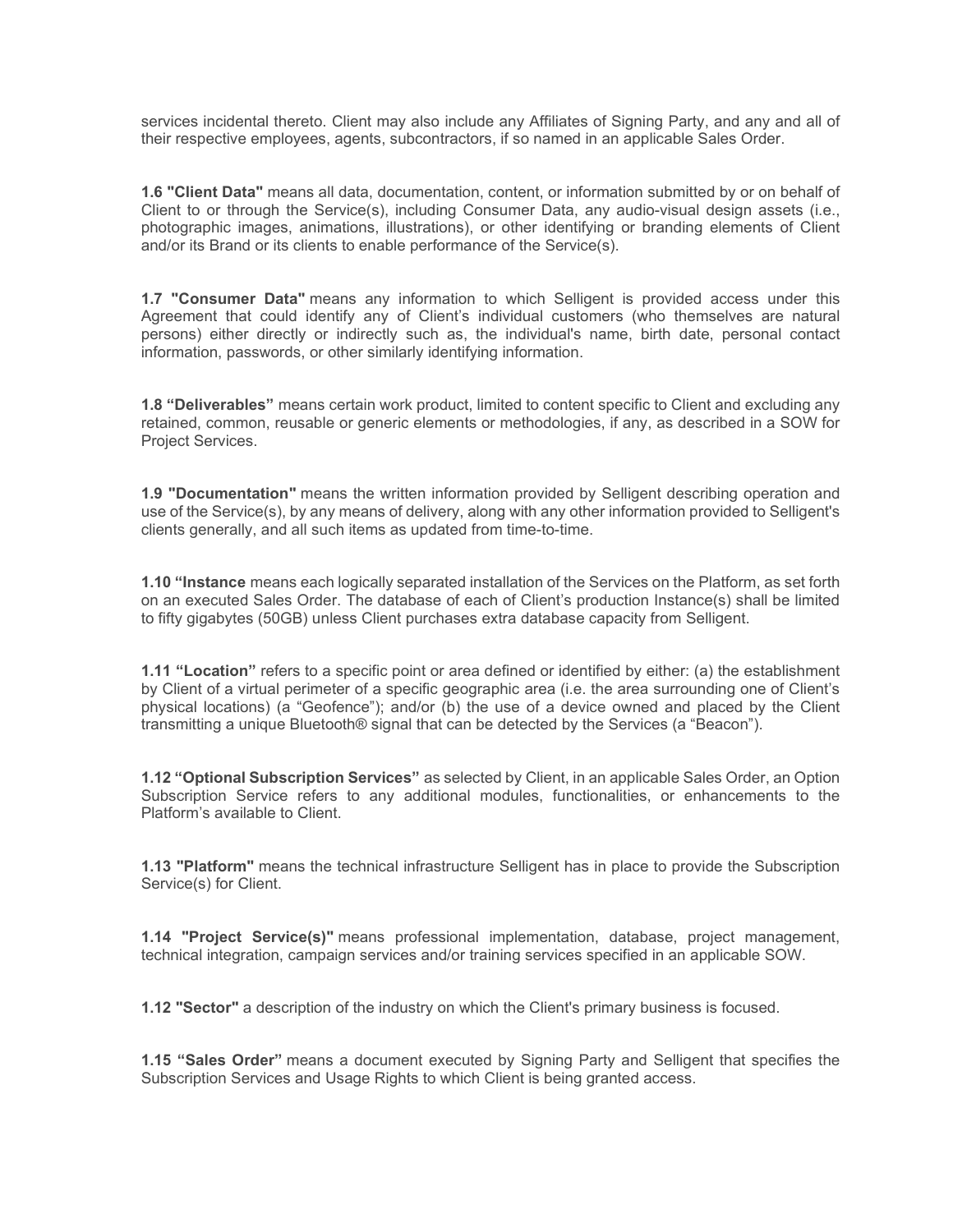**1.16 "Service(s)"** means the Subscription Services, Project Services, Success Services and/or Support Services that Client orders in the context of this Agreement, including any such services that are ordered via subsequent SOW(s) and/or Sales Order(s), which, upon Client's execution of any such subsequent SOW(s) and/or Sales Order(s), are incorporated into the definition of "Services".

**1.17 "Service Order(s)"** means the ordering documents, including but not limited to any Sales Order, Statement of Work or otherwise, that specify, among other things, each Service, its Subscription Term and the scope of Service(s) ordered, and the applicable Fees.

**1.18 "Selligent"**means Selligent, Inc. d/b/a Selligent Marketing Cloud.

**1.19 "Signing Party"** means the party other than Selligent who has executed Service Order No. 1.

**1.20 "Specific Terms"** means, collectively, any third-party terms and conditions which are applicable to certain Services ordered by Client if indicated as such on a Service Order.

**1.21 "Statement of Work" or "SOW"** means a document executed by Signing Party and Selligent that specifies any Project Service(s), including the scope of such Project Service(s), specifications thereof, any Fees associated therewith and any other terms and conditions mutually agreed to by the parties regarding such Project Service(s).

**1.22 "Subscription Service(s)"** means the software and products which Selligent owns, has the right to use and/or is licensed to resell and/or distribute from third parties, accessible via a designated website or IP address, or ancillary products and services provided to Client by Selligent or its Affiliates, to which Client is being granted access by Selligent. Subscription Services includes any Channels or Optional Subscription Services which are available and accessible only via execution of a Sales Order(s).

**1.23 "Subscription Term"** means the term specified in the applicable Sales Order during which Client can use the Subscription Service.

**1.24 "Success Service(s)"** means Client enablement services, limited to the provision of introductions, reviews and/or explanations of new, unused or underutilized aspects of the Platform, including step-by-step walk throughs designed to enable Client's self-service use of the Platform.

**1.25 "Support Service(s)"** means help-desk and technical support services which are consumed on an ad-hoc basis the availability of which are governed by the conditions in the SLA.

**1.26 "Unique Contact"** means a de-duplicated e-mail address appearing on Client's lists within the Platform, the number of which are used for billing purposes as described in the applicable Service Order.

**1.27 "Usage Rights"** means the rights to use the Subscription Services.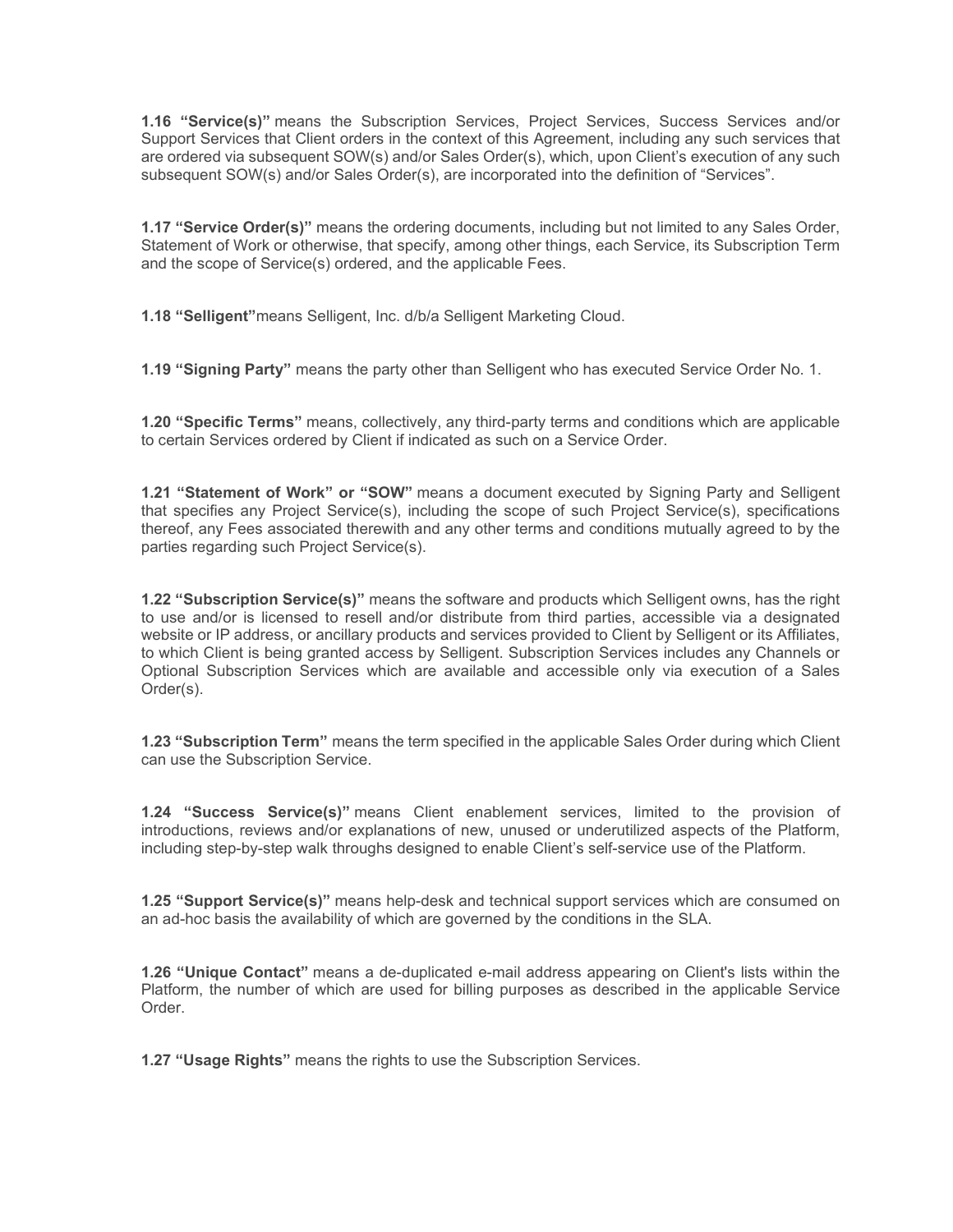**1.28 "User"** means an individual expressly authorized by Client to use or access the Services and to whom Client has supplied a user identification and password, which may include Client's employees, agents (third-party service providers), independent contractors or subcontractors.

**1.29** The following terms have the meanings ascribed to them in the corresponding Sections of this SSA set forth below:

| "Acceptable Use Policy" or "AUP" | 2.4      |
|----------------------------------|----------|
| <b>ACH</b>                       | 3.2      |
| Beacon                           | 1.10     |
| <b>Benchmarking Statistics</b>   | 2.65     |
| Claim(s)                         | 6.1      |
| <b>Client Indemnified Party</b>  | 6.2      |
| Confidential Information         | 4.1      |
| <b>Disclosing Party</b>          | 4.1      |
| <b>DPA</b>                       | 1.2(c)   |
| <b>Effective Date</b>            | 9.1      |
| Error(s)                         | 5.2      |
| <b>Force Majeure Event</b>       | 11.9     |
| Indemnifying Party               | 6.1      |
| <b>Indirect Damages</b>          | 7.2      |
| Instance                         | 1.12     |
| <b>Receiving Party</b>           | 4.1      |
| Representative                   | 4.3      |
| Selligent IP Rights              | 2.6      |
| Selligent Indemnified Party      | 6.3      |
| Selligent Technology             | 2.6      |
| <b>SLA</b>                       | 1.2(d)   |
| <b>SSA</b>                       | Preamble |
| Taxes                            | 3.4      |
| Term                             | 9.1      |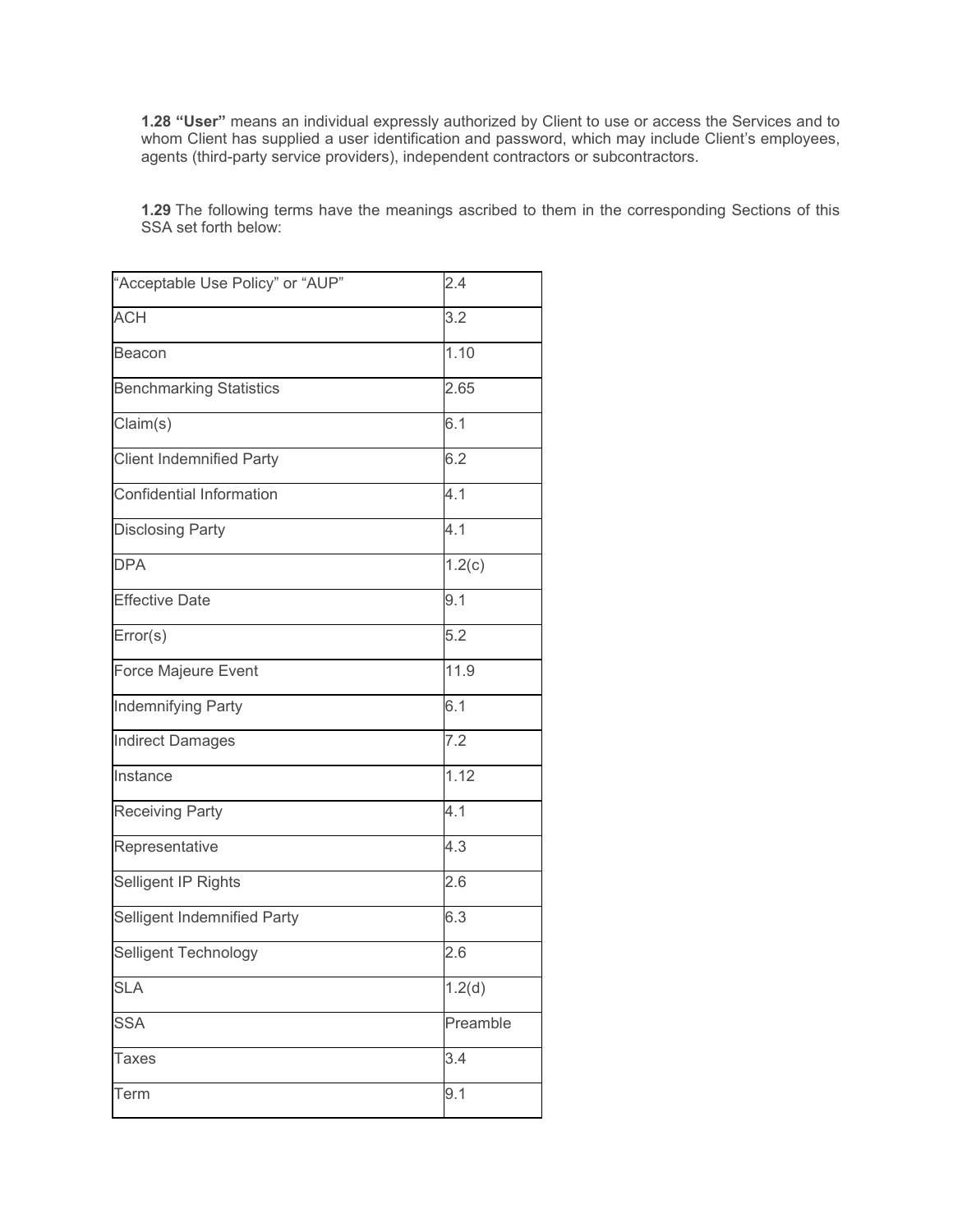| <b>Transition Assistance</b> |  |
|------------------------------|--|
| <b>LISD</b>                  |  |

### **2. Provision and Use of the Service(s).**

**2.1 Description of Subscription Service(s).** Selligent will make available the Subscription Service(s) for Client's use in an environment hosted and managed by Selligent and its contracted third party(ies). Selligent may also provide Client with Project Services and Success Services to the extent described in a Service Order. Support Services will be provided to Client, pursuant to the terms of the SLA. Selligent or its contracted third party(ies) shall provide Client, solely for Client's own internal use, with access information (including, without limitation, URL(s), XML interface(s), user-name(s) and/or password(s)) to access the Service(s)).

Client hereby acknowledges that Services, including Project Services, may be performed by subcontractors, which may include Selligent's Affiliates or partners. Selligent may change subcontractors at any time, in its sole discretion, including by hosting and/or by providing the Service(s) directly. In connection with the performance of such Services, Selligent acknowledges that it is responsible and liable for the performance of such subcontractors under the terms of this Agreement. Accordingly, Client hereby releases each such subcontractor of and from any and all causes of action, suits, losses, liabilities, claims and demands, of every kind and nature whatsoever, arising in connection with the performance of any Services and agrees that it will not sue or cause to institute any proceeding in any court or other forum against any such subcontractor with respect to any matter which is released.

Client shall not have any right, claim or interest whatsoever relating to the Services other than those granted by this Agreement. Client acknowledges that execution of any Service Order and its purchase of Services hereunder is not contingent on the delivery of any future functionality or features, nor does any such execution rely on any oral or written, private or public comments made by Selligent respecting future functionality or features.

**2.2 Selligent Obligations; License Grant; Limitations and Reservations of Rights.** Subject to the terms of this Agreement, Selligent hereby grants Client, within the limits set out in the Sales Order, the non-exclusive, non-transferable, non-sublicensable right to use the Subscription Services ordered under such Sales Order. During the Term, the Service(s) shall perform materially in accordance with its Documentation. Notwithstanding the foregoing, Client acknowledges that timeframes specified in any Service Order are only estimates and that actual performance times will be dependent upon Client's timely provision of accurate and properly-formatted data, feedback and access to key personnel reasonably requested by Selligent from time-to-time. Selligent shall not be accountable for any performance delays caused by Client's failure to timely provide such data, access or feedback required for its performance. In such an event, estimated timetables shall be extended accordingly, and Fees may be increased as a result of such delays.

In addition, Selligent reserves the right to modify, update, upgrade or discontinue features of the Service(s), provided that no functionality of the Service(s) will be materially decreased from those available as of the date of the applicable Service Order.

**2.3 Client Obligations.** Client shall use the Service(s) solely for its internal business purposes. Client is solely responsible for all activities that occur under Client's user accounts and acknowledges having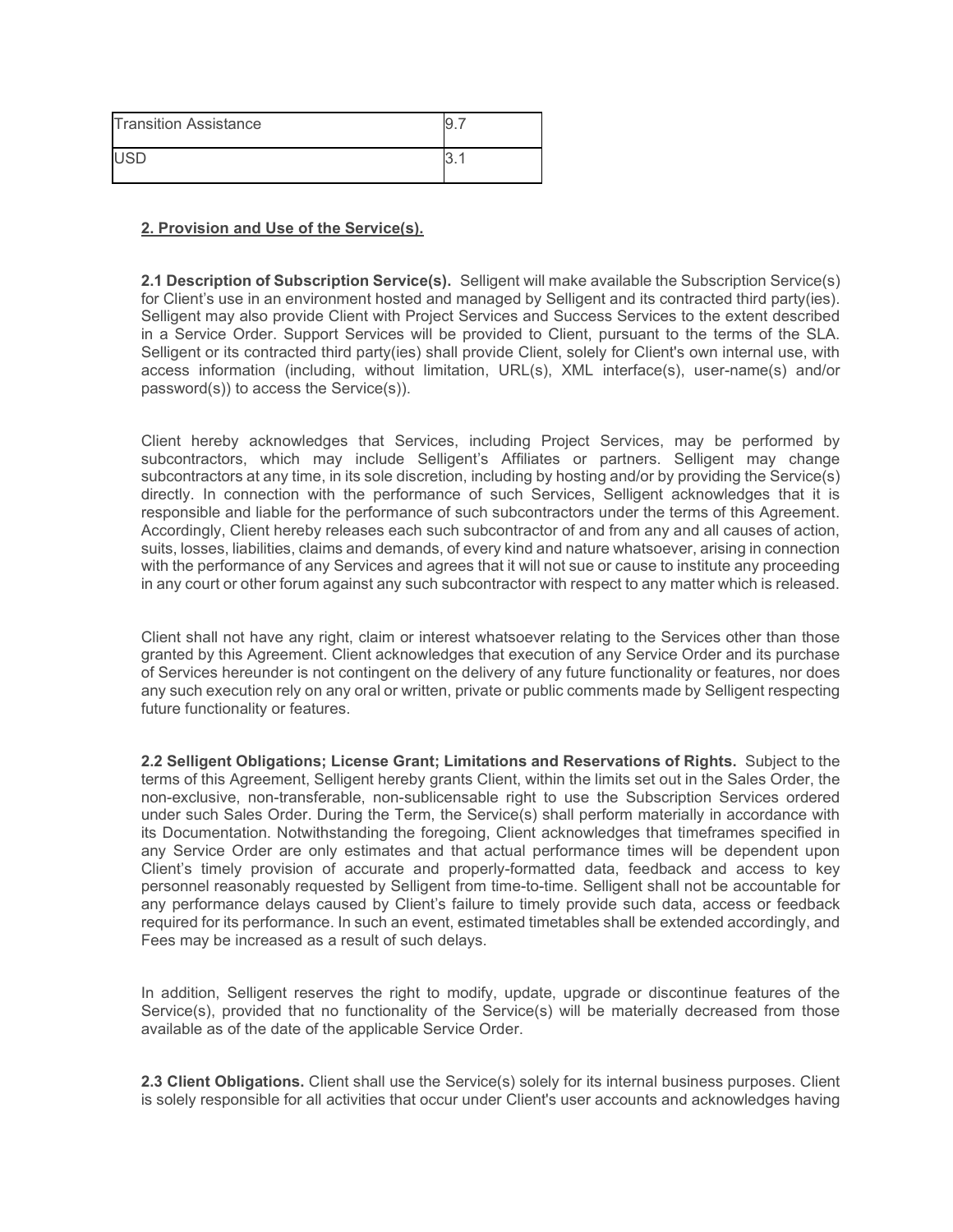been sufficiently informed about the Services and Platform specifications. Client is responsible for the provision and use of the appropriate equipment and if so elected by Client, implementation and other services, needed to connect to and use the Services, including, without limitation, computers, computer operating system and web browser. Client shall ensure that this equipment and/or services complies with the specifications set forth in the Documentation. Further, Client shall: (a) have sole responsibility for the accuracy, quality, integrity, legality, reliability and appropriateness of all Client Data (including its text, audio, images or other content) and shall not store in the Platform any data that is illegal, harmful or offensive to the majority of the public; (b) use commercially reasonable efforts to prevent unauthorized access to, or use of, the Service(s) and to notify Selligent promptly of any unauthorized access and/or use of which it becomes aware; (c) comply with Selligent's reasonable instructions and recommendations with respect to the Services; and (d) have sole responsibility for complying with all applicable local, state, federal and foreign laws and regulations governing its use of the Service(s) and Platform. Client shall not: (a) license, sublicense, sell, resell, rent, lease, transfer, assign, distribute, time-share or otherwise commercially exploit or make the Service(s) available to any third party, other than as contemplated by this Agreement; (b) intentionally interfere with or disrupt the integrity or performance of the Service(s) or the data contained therein; (c) attempt to gain unauthorized access to the Service(s) or their related systems or networks; (d) modify, copy or create derivative works based on the Service(s) or Selligent Technology; (e) create internet "links" to or from the Service(s); or (f) disassemble, reverse engineer, translate or decompile the Service(s) or Selligent Technology (unless, and only to the extent, with respect to the Selligent Technology, this restriction is prohibited by applicable law), or purposefully access it with the intent to (i) build a competitive product or service, (ii) build a product or service providing substantially similar features, functions or graphics of the Service(s), or (iii) copy any features, functions or graphics of the Service(s). Client may not access the Service(s) if Client is a competitor of Selligent and/or any of its Affiliates, except with Selligent's prior written consent. Client may not access the Service(s) for purposes of monitoring its availability, performance or functionality or for any other benchmarking or competitive purpose(s). Signing Party hereby assumes any liability arising out of the performance of itself and all Signing Party's Affiliates relating to this Agreement, such that a breach by any such party, including, but not limited to, any breach of Sections 2, 4, 5, 6, or a violation of the AUP shall be deemed to be a breach by Signing Party.

**2.4 Acceptable Use; and Limitations.** At all times throughout the Term of this Agreement, Client shall comply with Selligent's Acceptable Use Policy or AUP. The "**Acceptable Use Policy" or "AUP"** refers to the required and prohibited actions, policies and practices, with respect to Client's use of the Platform and/or Service(s) created, developed, sold, licensed, delivered, supplied or performed by Selligent under this Agreement. Selligent's Acceptable Use Policy may be updated from time-to-time by Selligent, in its sole discretion, on notice to Client. The AUP is currently available at: <http://www.selligent.com/acceptable-use-policy> Selligent may, in its sole discretion or at the direction of any then-applicable third-party service provider(s), suspend the Service(s), and, as the case may be, IP address(es), due to a violation of the AUP or this Section 2.4 or an actual or reasonably-apparent imminent attack or unauthorized access, until such violation, attack or unauthorized access is remedied. Selligent will use commercially reasonable efforts to provide Client with advanced notice of such suspension. In the event of any such suspension or termination, Client shall not be entitled to any credit, refund or set-off, except for where such suspension is not grounded on legitimate elements.

**2.5 Third-Party Providers.** Any exchange of data or other interaction between Client and a third-party provider (other than any subcontractor or agent of Selligent under this Agreement), and any purchase by Client of any product or service offered by any third-party provider, is solely between Client and such third-party provider.

**2.6 Intellectual Property.** Client acknowledges that in providing the Service(s), Selligent uses Selligent's and/or its Affiliates': (a) company name(s), copyright(s), trademark(s), logo(s), domain name(s), the product and service name(s) associated with the Service(s) and other trademarks and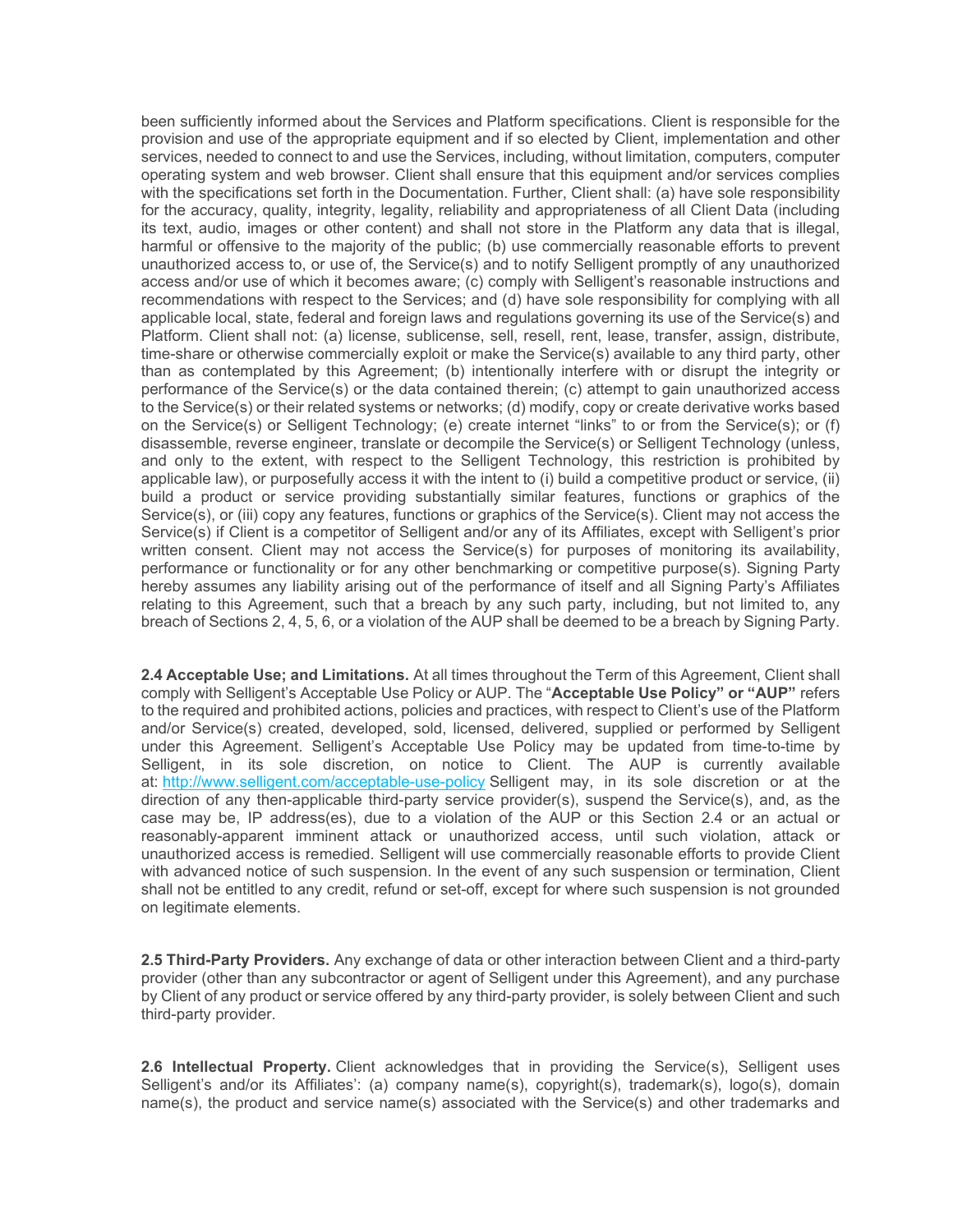service marks; (b) certain audio and visual information; and (c) other technology, software, hardware, products, processes, algorithms, user interfaces, know-how and other trade secrets, techniques, designs, inventions and other tangible or intangible technical material or information (collectively "**Selligent Technology**") and that the Selligent Technology is covered by intellectual property rights owned or licensed by Selligent and/or its Affiliates (collectively "**Selligent IP Rights**"). Certain components of the Selligent Technology may be provided by third-party providers and are subject to terms of Specific Terms as may be indicated in an applicable Sales Order. Such third-party components are the intellectual property of the specific providers and, as such, no right, title or interest, other than the right to utilize the Services as described herein, shall vest in Client. Other than as expressly set forth in this Agreement, no right, title, license or any other rights in or to the Selligent Technology or Selligent IP Rights are granted to Client. Any and all such licenses and rights are hereby expressly reserved by Selligent for itself and its Affiliates.

Any and all Client Data shall remain the sole and exclusive property of Client. Client acknowledges and agrees that Selligent may, subject to the terms of its Privacy Policy (available at: [https://www.selligent.com/privacy-policy\)](https://www.selligent.com/privacy-policy) and this Agreement, use Client Data to provide services hereunder. Client hereby grants to Selligent a non-exclusive, non-transferable license to use, perform and display the Client Data during the Term solely to allow Selligent and/or its Affiliates to perform its obligations as stated herein. Selligent may prepare aggregated and anonymized summary statistics incorporating, and based upon, the usage activity, delivery data and other statistics of Client and Selligent's and its Affiliate's other clients ("**Benchmarking Statistics**"). Selligent shall own all right, title and license in the Benchmarking Statistics, which it may use in its own research, marketing and other commercial services, offerings or activities.

**2.7 Data Protection; Data Breaches.** If required under applicable law, Client and Selligent agree to be bound by the DPA, a copy of which is hereby incorporated into this Agreement as Exhibit B. Client agrees that Selligent and/or its Affiliates may, subject to the terms of the DPA, process Client and Consumer Data.

For purposes of this Section, a "breach" means any actual unlawful or unauthorized access, acquisition or use of Consumer Data that compromises the security, privacy or integrity of the Consumer Data. If any Consumer Data that is held by Selligent and/or its Affiliates is breached, Selligent shall utilize commercially reasonable efforts to: (a) provide Client written notice of such breach no later than three (3) business days from the date it obtains actual or constructive knowledge of the breach; and (b) take commercially reasonable steps designed to mitigate all known causes of the breach. In the event of a breach as defined in this Section or any other occurrence of any other event regarding Consumer Data resulting from Selligent's failure to comply with applicable law or with the provisions of this Section that requires notification under applicable law, Selligent agrees, subject to the limits set forth in Section 7 of this SSA, to provide reasonable assistance in providing any required notice to affected individuals in accordance with any applicable law.

#### **3. Fees & Payment.**

**3.1 Fees.** Client shall pay all "Fees" specified in all executed Service Orders hereunder in accordance with the terms and conditions set forth herein. Except as otherwise provided in a Service Order, all Fees are quoted in United States Dollars ("**USD**"). Except as provided for in Sections 2.4, 6.2, 9.3 and 9.5 of this SSA, all Fees are non-refundable.

**3.2 Invoicing & Payment.** Unless agreed to otherwise in a specific Service Order, and any all Fees for the Service(s) will be invoiced by Selligent net thirty (30) calendar days in accordance with the terms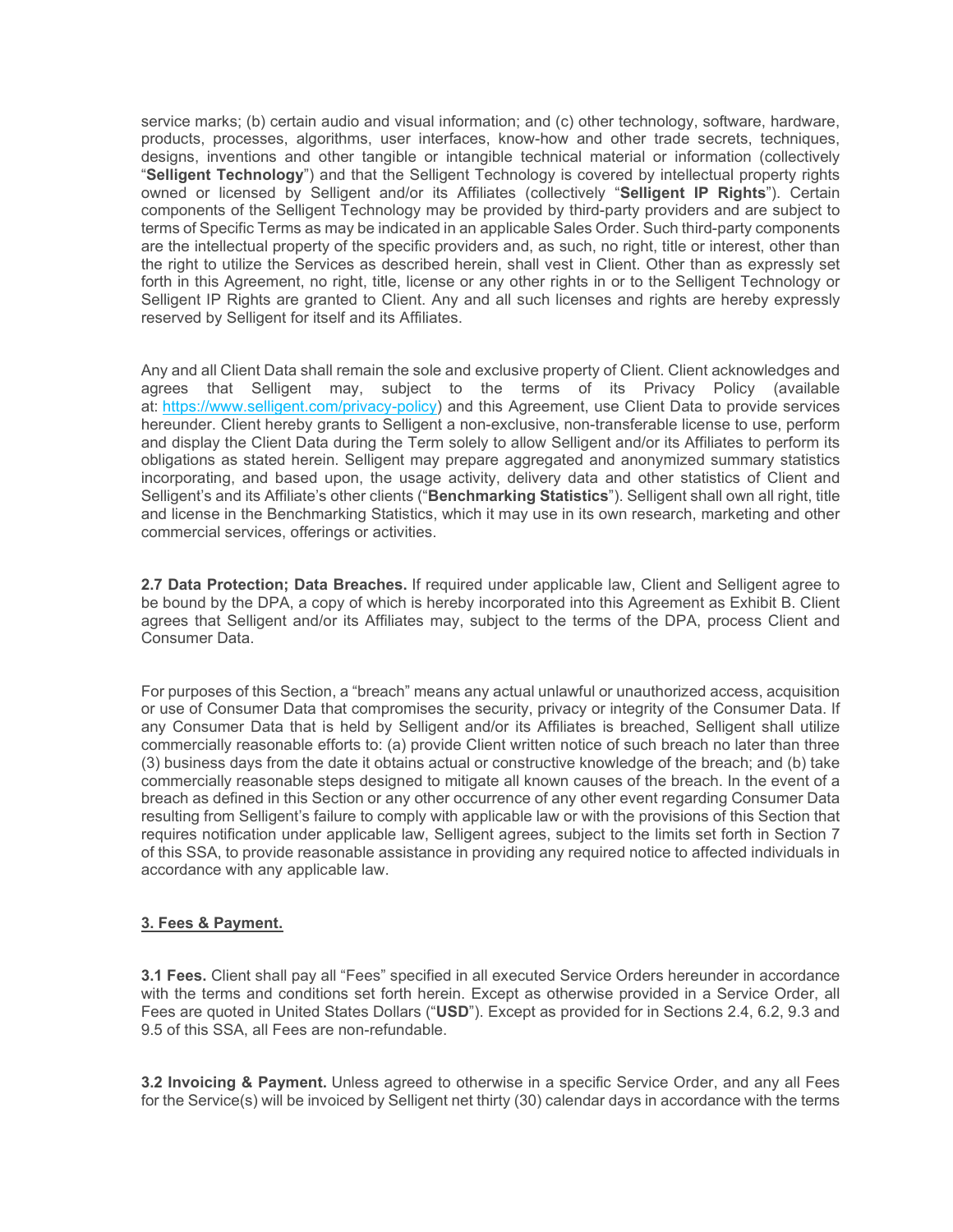in the applicable Service Order and shall be payable, by Client, annually in advance; and payable via automated clearing house payment ("**ACH**") or wire transfer in accordance with the terms herein. Client shall maintain complete and accurate billing and contact information for the Service(s) with Selligent at all times, and shall update such information periodically, as needed.

**3.3 Overdue Payments.** Any payment(s) not received from Client by the due date may accrue late charges at the rate of 0.5% of the outstanding balance per month, or the maximum rate permitted by law, whichever is lower, from the date such payment was due until the date paid. Upon two (2) business days' notice, Selligent may suspend any Service that is unpaid as and when due and will notify Client of such suspension by e-mail. Signing Party shall be liable for any unpaid Fees of its Affiliates, who have executed a Service Order under this Agreement.

**3.4 Taxes.** Unless otherwise stated, Fees specified on a Service Order do not include any local, state, federal or foreign taxes or duties of any nature ("**Taxes**"). Client shall be responsible for paying all Taxes, excluding any Taxes based on Selligent's or its Affiliates income. If Selligent or any of its Affiliates has the legal obligation to pay or collect Taxes in any jurisdiction, Client shall be responsible for such Taxes and the appropriate amount shall be invoiced to and paid by Client, unless Client provides to Selligent a valid tax exemption certificate authorized by the appropriate taxing authority.

## **4. Confidentiality.**

**4.1 Definition of Confidential Information.** As used herein, **"Confidential Information"** is any information of a party (**"Disclosing Party"**) disclosed by or on behalf of the Disclosing Party to the other ("**Receiving Party**"), whether orally or in writing, that is designated as confidential or that reasonably should be understood to be confidential given the nature of the information and the circumstances of disclosure (including pricing and other terms reflected in all Service Order(s)), the Service(s), the Selligent Technology, business and marketing plans, trade secrets, technology and technical information, product designs, methods, processes, code, data, inventions, apparatus, statistics, programs, research, development, information technology, network designs, passwords, sign-on codes, usage data, Documentation, and the terms of this Agreement. Confidential Information shall not include any information that: (a) is or becomes generally known to the public without breach of any obligation owed to the Disclosing Party; (b) was known to the Receiving Party prior to its disclosure by the Disclosing Party without breach by any third party of any obligation owed to the Disclosing Party; (c) was independently developed by the Receiving Party without breach of any obligation owed to the Disclosing Party; (d) is incorporated into Benchmarking Statistics; or (e) is received from a third party without breach of any confidentiality obligation.

**4.2 Confidentiality.** The Receiving Party shall not disclose or use Confidential Information of the Disclosing Party for any purpose other than to perform its obligations and/or exercise its rights under this Agreement, except with Disclosing Party's prior written permission.

**4.3 Protection.** During the Term of this Agreement, and for a period of three (3) years from the termination thereof, each party agrees to (a) use at least the same care and precaution in protecting such Confidential Information as the Receiving Party uses to protect its own Confidential Information, and in no event use not less than a commercially reasonable standard of care to protect Disclosing Party's Confidential Information disclosed hereunder; (b) not use Disclosing Party's Confidential Information other than as necessary to perform its obligations under and in accordance with this Agreement; (c) not disclose the Confidential Information to any other third party except as provided herein or as authorized by the Disclosing Party in writing; and (d) disclose Disclosing Party's Confidential Information to its authorized employees, agents, Affiliates and/or consultants (each, a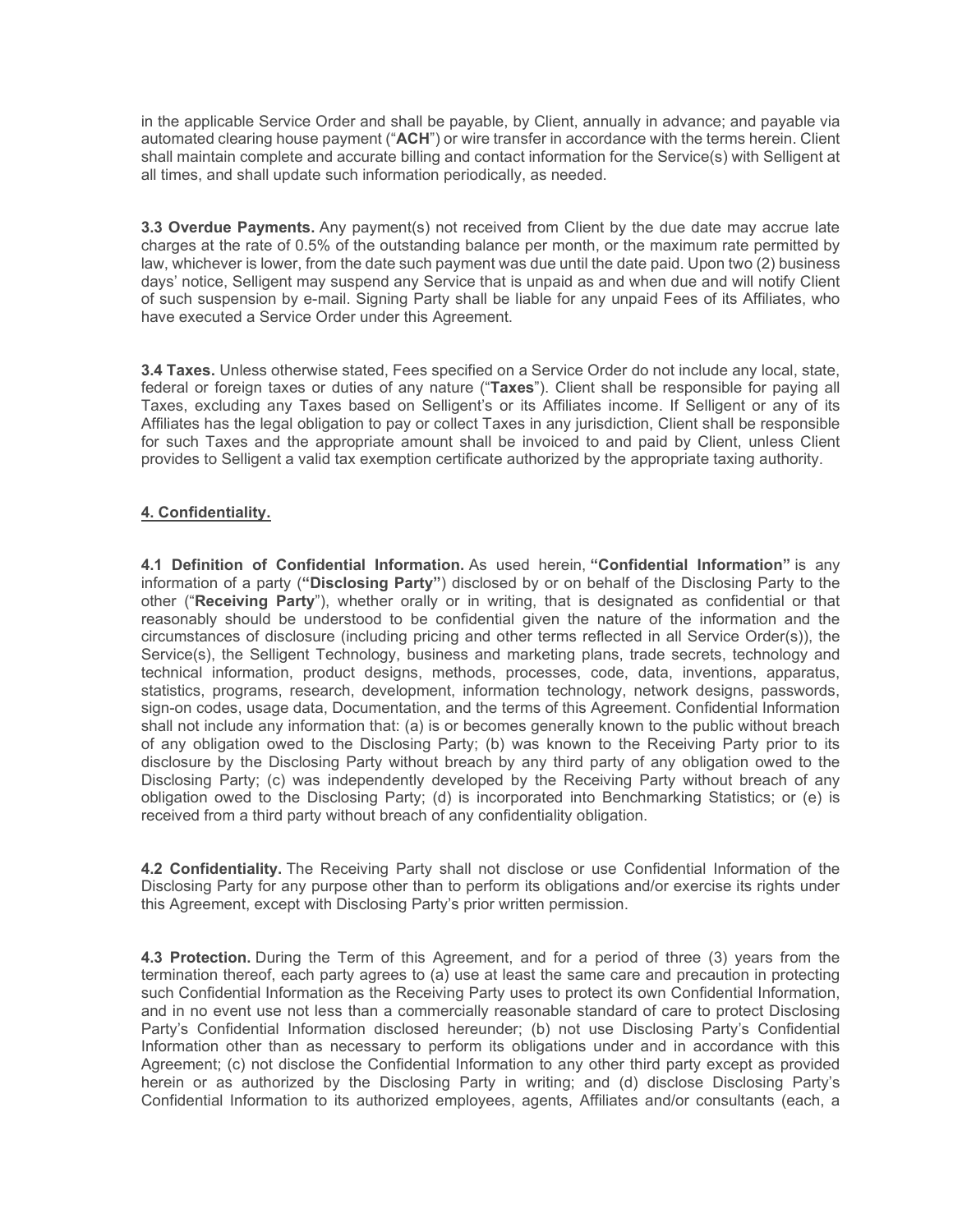"**Representative**") on a "need-to-know" basis only, provided that each Representative is bound by obligations of confidentiality and usage and restrictions against disclosure substantially similar to those contained herein. Each Receiving Party shall be liable for the breach by any of its Representatives of such Representatives' confidentiality obligations hereunder.

**4.4 Compelled Disclosure.** If the Receiving Party is compelled by law to disclose Confidential Information of the Disclosing Party, it shall (a) provide the Disclosing Party with reasonable prior written notice of such compelled disclosure (to the extent legally permitted); (b) provide the Disclosing Party with reasonable assistance and cooperation, at Disclosing Party's cost, if the Disclosing Party wishes to contest or limit the disclosure; and (c) only disclose that Confidential Information necessary to comply with such subpoena or order as determined by counsel at Disclosing Party's reasonable cost.

**4.5 Remedies.** If the Receiving Party discloses or uses (or threatens to disclose or use) any Confidential Information of the Disclosing Party in breach of this Section, the Disclosing Party shall have the right, in addition to any other remedies available to it, to seek injunctive relief to enjoin such acts, it being specifically acknowledged by the parties that any other available remedies are inadequate.

**4.6 Return of Confidential Information.** Upon the written request of Disclosing Party at any time throughout the Term or upon expiration or termination of this Agreement, Receiving Party shall at its option, and if legally permissible, return or destroy (and certify such destruction in a signed writing) all Confidential Information of Disclosing Party, including all copies thereof, whether in physical or electronic form; provided, however, that Selligent and its Affiliates may retain an archival set of its working papers and a copy of Client's Confidential Information for ensuring compliance with applicable laws, regulations and professional standards regarding documentation of work performed under this Agreement. To the extent that it is impracticable to return or destroy any Confidential Information, and with respect to any information retained for archival purposes, Receiving Party shall continue to maintain the confidentiality of such information in accordance with this Agreement for as long as such information is retained.

## **5. Warranties & Disclaimers.**

**5.1 Mutual Warranties.** Each party warrants that it (i) has the legal power to enter into this Agreement; and (ii) is authorized to perform its obligations under this Agreement.

**5.2 Selligent Warranties.** Selligent warrants that it will provide the Service(s) in a workmanlike manner consistent with general industry standards reasonably applicable to the provision thereof. Subject to maintenance and downtime contemplated in the SLA, if Client notifies Selligent in writing, within thirty (30) calendar days of receipt thereof, of the failure of any unaltered version of any Deliverables specified in an applicable Statement of Work or any Subscription Services ordered in a Sales Order, to perform as described in any Documentation or set forth in an applicable Statement of Work ("**Error(s)**"), Client's sole remedy and Selligent's sole liability with respect to the noted Errors in the unaltered versions of such Deliverables or Subscription Services, shall be to attempt to correct those Errors. Should any Errors contained within any of the Deliverables or with respect to any Subscription Services result from a denial of services attack, or from Client's, or any third party's actions, alterations, modifications or adjustments to the same, Selligent may, in its sole discretion, attempt to correct those Errors, on a time and materials basis at its then-current rates.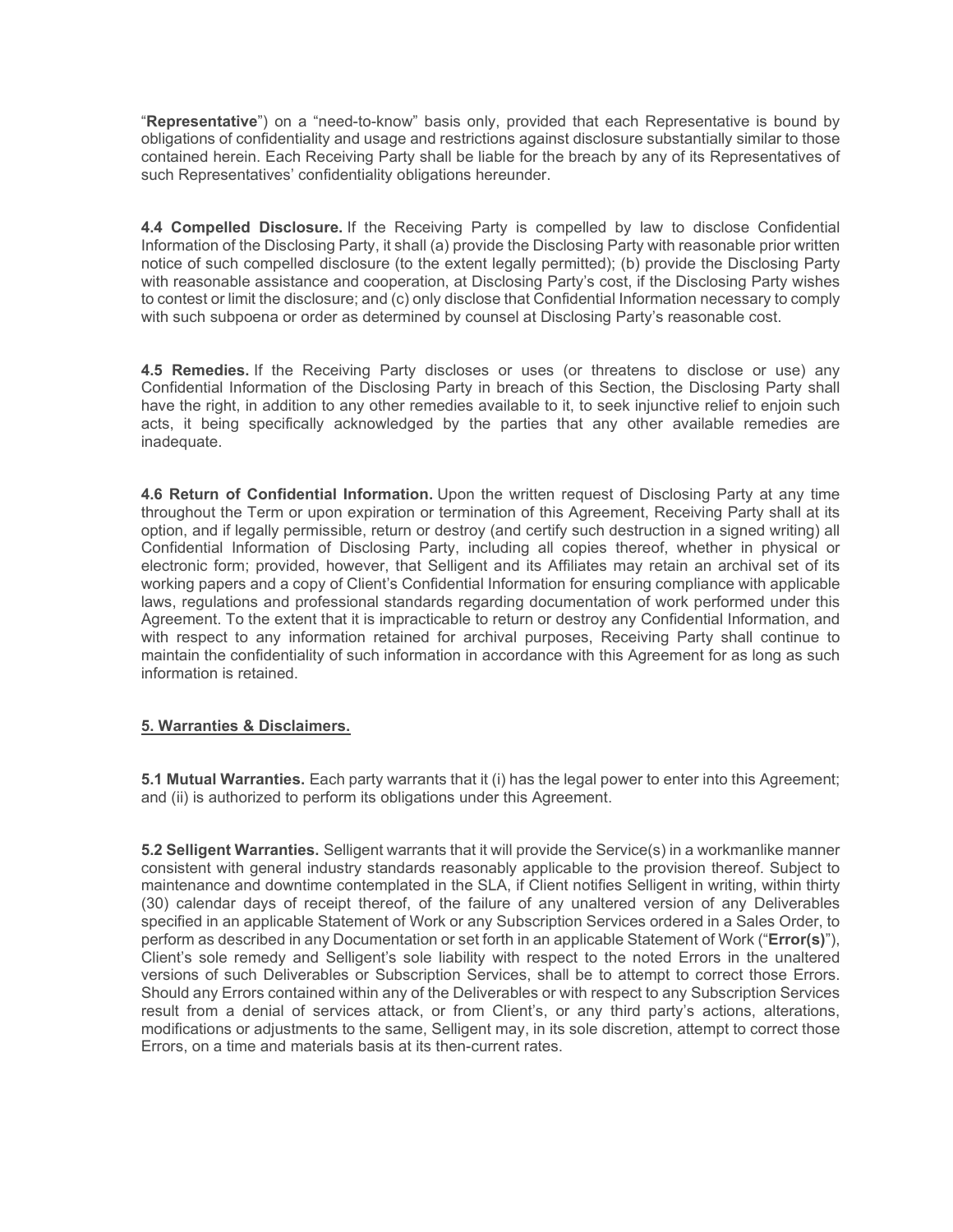**5.3 Client Warranties.** Client warrants that: (a) Client owns or otherwise has the right to use any Client Data, Consumer Data, software, systems or materials provided by or on behalf of Client to Selligent or any of its Affiliates in performing any Services hereunder; (b) Client Data and Consumer Data do not, and will not, contain any data or materials that infringe upon the intellectual property rights of a third party, or that Client knows to be inaccurate; (c) Client has obtained the necessary authorizations to permit Selligent and its Affiliates to access any third-party data, software, systems and materials to provide any Services requested under an applicable Service Order; (d) Client's use of the Platform and Services will at all times throughout the Term of this Agreement comply with the terms of this Agreement; and (e) Client's use of the Services, Deliverables and any outputs or results obtained therefrom do not and will not violate any applicable law, rule or regulation, including, without limitation, export, privacy, anti-discrimination or anti-trust laws or any proprietary or contract right of any third party.

**5.4 Disclaimer.** EXCEPT AS EXPRESSLY PROVIDED HEREIN, SELLIGENT MAKES NO WARRANTY OF ANY KIND, WHETHER EXPRESS, IMPLIED, STATUTORY OR OTHERWISE. SELLIGENT HEREBY SPECIFICALLY DISCLAIMS ALL IMPLIED WARRANTIES, INCLUDING, WITHOUT LIMITATION, ANY WARRANTY OF MERCHANTABILITY OR FITNESS FOR A PARTICULAR PURPOSE, TO THE MAXIMUM EXTENT PERMITTED BY APPLICABLE LAW.

### **6. Indemnification.**

**6.1 Mutual Indemnification.** Each party (the "**Indemnifying Party**") will indemnify, defend and hold harmless the other party and its affiliates, subsidiaries, permitted successors in interests and assigns and its and their respective officers, directors, employees, and agents, from and against any and all third-party claims, actions, demands or lawsuits arising out of performance of this Agreement ("**Claim(s)**"), and any resulting judgments, damages, liabilities, fines, penalties, losses, costs and expenses (including reasonable attorneys' fees) or any amounts paid in settlement thereof subject to the conditions herein, to the extent arising out of or relating to:

- a. the gross negligence or willful misconduct of the Indemnifying Party; or
- b. any act or omission by the Indemnifying Party that results in personal injury or death.

**6.2 Indemnification by Selligent.** Subject to this Agreement and the limitations set forth in Section 7 of this SSA, Selligent shall defend, indemnify and hold Client and its permitted successors in interests and assigns (collectively, the "**Client Indemnified Parties**") harmless against any loss or damage incurred in connection with any Claims brought against any Client Indemnified Party (a) alleging that the use of the Service(s) as contemplated hereunder infringes any third-party patents(s), copyright(s) or trademark(s) registered in the United States, as of the Effective Date of Service Order No. 1, or misappropriates such third party(ies')'s trade secret(s), or (b) for any damages, penalties and fines resulting solely from Selligent's failure to comply with applicable law or with the provisions of Section 4 of this SSA; further provided, that Client (x) promptly gives written notice of the Claim to Selligent; provided, that failure to give such notice shall not operate as a waiver of Client's rights hereunder to the extent that delay in giving notice does not materially prejudice Selligent's ability to fulfill its obligations under this Section; (y) gives Selligent sole control of the defense and settlement of the Claim; and (z) provides to Selligent, at Selligent's cost, all reasonable assistance. Selligent's obligations under this Section shall not apply if the alleged infringement or misappropriation is based on any Client Data or results from use of the Services in conjunction with any other platform, product or service, unlicensed activities, or use of the Services in violation of this Agreement by Client or its Users. Selligent's obligations under this Section shall be Client's sole remedy for any of the above infringement, misappropriation and data breach claims and actions.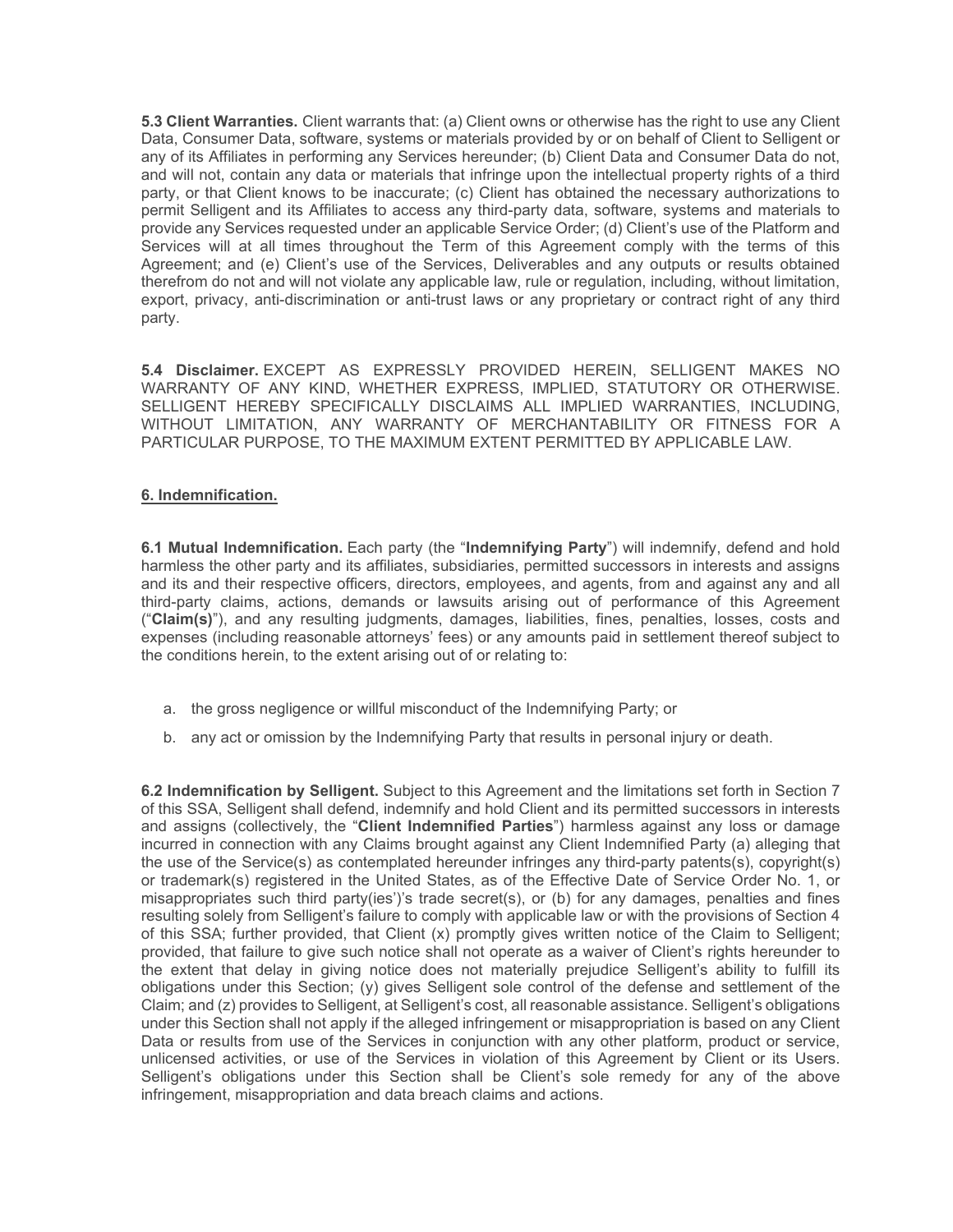Selligent may agree on any settlement; provided, that Selligent will not enter into or agree to any settlement that imposes any obligation on Client without Client's prior written consent and will not admit liability on behalf of Client. Client may also choose to participate in the defense of such Claims at Client's sole cost and expense. Selligent shall keep Client advised of the status of the Claim and will consider in good faith recommendations made by Client with respect to the Claim.

In the event a Claim under this Section is made or in Selligent's reasonable opinion is likely to be made, Selligent may, at its sole option and expense: (i) procure for Client the right to continue using the Services under the terms of this Agreement; (ii) replace or modify the Services to be non-infringing; or (iii) if the foregoing options are not reasonably available, terminate this Agreement and refund to Client all prepaid, unused Fees.

**6.3 Indemnification by Client.** Client shall defend, indemnify and hold Selligent, its Affiliates and each of their respective officers, directors, employees, agents, permitted successors in interests and assigns (collectively, the "**Selligent Indemnified Parties**") harmless against any loss or damage (including reasonable attorneys' fees) incurred in connection with Claims brought against any Selligent Indemnified Party (a) arising in connection with any breach of Section 5.3 of this SSA; or (b) alleging that the Client Data or Client's illegal or unauthorized use of the Service(s) infringes the rights of, or has otherwise harmed, a third party; provided, that Selligent (x) promptly gives written notice of the Claim to Client; provided further, that failure to give such notice shall not operate as a waiver of Client's rights hereunder to the extent that delay in giving notice does not materially prejudice Client's ability to fulfill its obligations under this Section; (y) gives Client sole control of the defense and settlement of the Claim; and (z) provides to Client, at Client's cost, all reasonable assistance.

Client may agree on any settlement; provided, that Client will not enter into or agree to any settlement that imposes any obligation on Selligent without Selligent's prior written consent. Client will not admit liability on behalf of Selligent. Selligent may also choose to participate in the defense of such Claims at Selligent's sole cost and expense. Client shall keep Selligent informed of the status of the Claim and will consider in good faith recommendations made by Selligent with respect to the Claim.

## **7. Limitation of Liability.**

**7.1 Limitation of Liability.** EXCEPT FOR THE INDEMNIFICATION OBLIGATIONS UNDER SECTIONS 6.1 AND 6.3(b) OF THIS SSA, OR IN THE EVENT OF CLIENT'S VIOLATION OF SECTIONS 2.3 OR 2.4 OF THIS SSA, IN NO EVENT SHALL EITHER PARTY'S AGGREGATE LIABILITY ARISING OUT OF OR RELATED TO THIS AGREEMENT, WHETHER IN CONTRACT, TORT OR UNDER ANY OTHER THEORY OF LIABILITY, EXCEED THE LESSER OF: (I) THE NON-BREACHING PARTY'S ACTUAL DIRECT DAMAGES; OR (II) THE AGGREGATE AMOUNTS PAID AND PAYABLE BY CLIENT TO SELLIGENT IN THE TWELVE (12) MONTHS PRECEDING THE FIRST EVENT GIVING RISE TO THE LIABILITY.

**7.2 Exclusion of Consequential and Related Damages.** EXCEPT FOR THE INDEMNIFICATION OBLIGATIONS UNDER SECTIONS 6.1 AND 6.3(b) OF THIS SSA, OR IN THE EVENT OF CLIENT'S VIOLATION OF SECTIONS 2.3 OR 2.4 OF THIS SSA, IN NO EVENT SHALL EITHER PARTY, NOR SELLIGENT'S SUBCONTRACTOR(S), HAVE ANY LIABILITY TO THE OTHER FOR ANY LOST PROFITS (EXCLUDING ANY FEES OWED TO SELLIGENT BY CLIENT UNDER THIS AGREEMENT), REVENUES, LOSS OF USE, COSTS OF PROCUREMENT OF SUBSTITUTE GOODS OR SERVICES, GOODWILL OR FOR ANY INDIRECT, SPECIAL, INCIDENTAL, PUNITIVE OR CONSEQUENTIAL DAMAGES (COLLECTIVELY, "**INDIRECT DAMAGES**") HOWEVER CAUSED AND WHETHER IN CONTRACT, TORT OR UNDER ANY OTHER THEORY OF LIABILITY,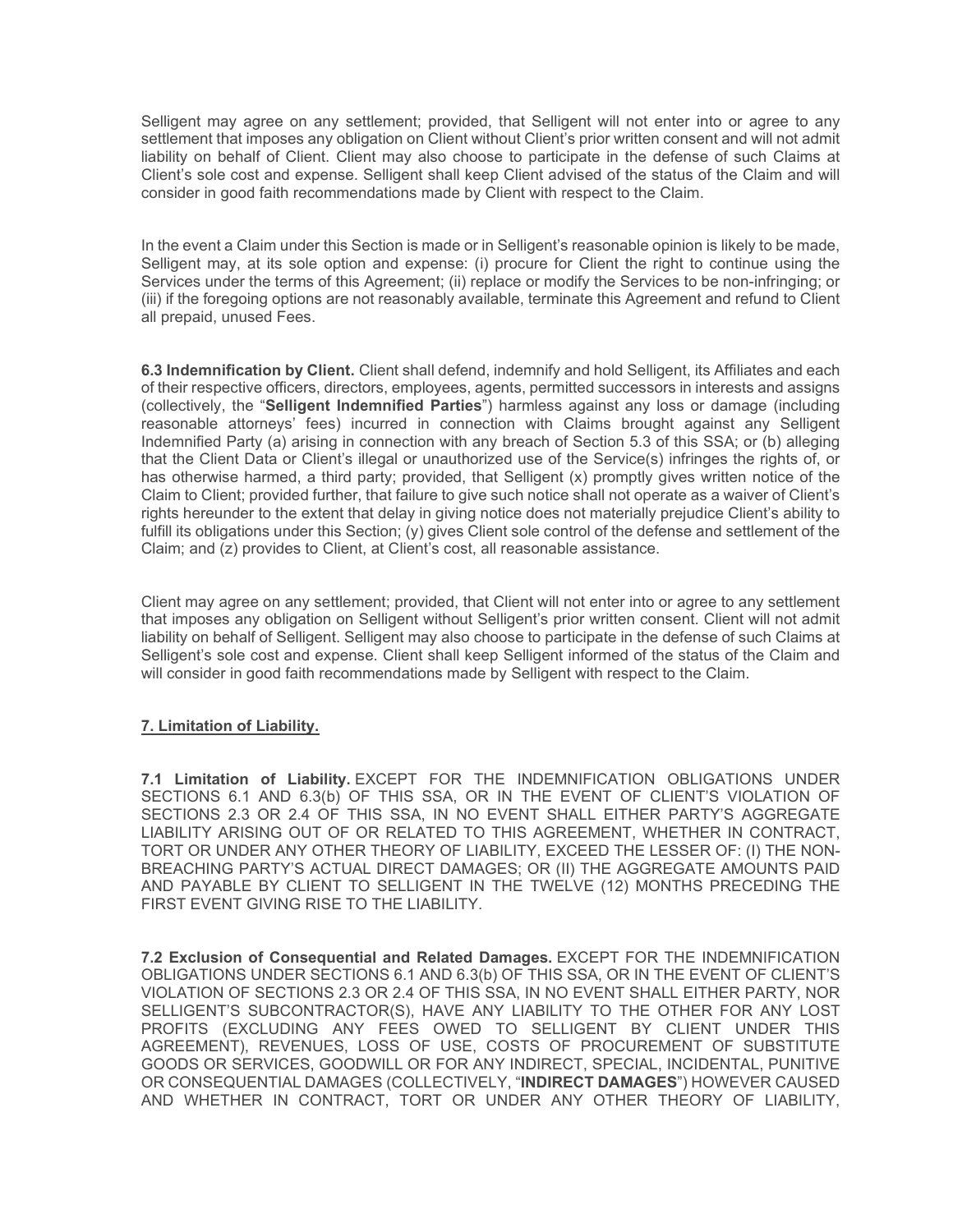WHETHER OR NOT THE PARTY HAS BEEN ADVISED OF THE POSSIBILITY OF SUCH DAMAGE. THIS SECTION SHALL NOT BE CONSTRUED TO PROHIBIT A SELLIGENT CLAIM FOR DAMAGES BASED ON ANY ALLEGATION OF A BREACH OF SECTIONS 2.3-2.4, 2.6, 4 OR 5.3(d) OF THIS SSA RELATING TO THE USE OF SELLIGENT TECHNOLOGY OR CLIENT DATA, WHICH THE PARTIES ACKNOWLEDGE ARE DIRECT, AND NOT INDIRECT DAMAGES.

### **8. Commercial Reference.**

Client agrees that Selligent may use Client's name, tradename(s), trademark(s) and/or logo(s) in as a commercial reference, and/or in a client list identifying all or a material representation of Selligent's or its Affiliates clients. In addition, Client agrees to participate in the development of at least one (1) case study and/or white paper for publication on Selligent's website and/or other media outlets, and Client agrees to serve as a commercial reference client and to provide a testimonial for Selligent and its Services. Selligent agrees not to alter the name, tradename(s), trademark(s) or logo(s) of Client for any such commercial reference, list, whitepaper or testimonial, nor to state or imply any endorsement of Selligent by Client without the express written permission of Client.

### **9. Term & Termination.**

**9.1 Term of Agreement.** This Agreement shall take effect on the effective date of Service Order No. 1 ("**Effective Date**") and shall remain in force so long as there is at least one (1) active Service Order in place, unless earlier terminated in accordance with this Section (collectively, including all applicable renewals pursuant to this Section, the "Term"). Each Service shall be sold in a minimum of one (1) year increments. All Sales Orders will automatically renew at the end of each term for an additional term of the same duration, unless either party gives the other notice of non-renewal at least ninety (90) calendar days before the end of the then-current term. Renewals will automatically apply to all Services listed in any applicable Service Order.

## **9.2 Termination for Cause.**

- a. A party may terminate this Agreement for cause: (i) upon thirty (30) calendar days' written notice of a material breach (other than non-payment) to the other party if such breach remains uncured at the expiration of such period; or (ii) with immediate effect by giving written notice to the other party, if the other party becomes the subject of a petition in bankruptcy or any other proceeding relating to insolvency, receivership or liquidation or makes an assignment for the benefit of creditors. During any such cure period, Selligent reserves the right to deactivate Client's passwords and/or login credentials and/or to block access to the Services, whereby the Fees will remain due for the period during which access was blocked and/or passwords and log-ins were deactivate, and Client will be solely responsible for any and all consequences resulting from such blocking and/or deactivation, without recourse against Selligent or any third-party service provider.
- b. Selligent may terminate this Agreement and/or any applicable Services upon five (5) business days' written notice of a failure to pay any amount due hereunder, if such failure remains uncured at the expiration of such period.
- c. Selligent may terminate this Agreement with immediate effect upon written notice if, at any time, Client becomes or is acquired by a competitor of Selligent's or any of its Affiliates'.
- d. Selligent shall have the right to terminate this Agreement with immediate effect upon written notice to Client for any singular material violation of the AUP that risks the safety, security or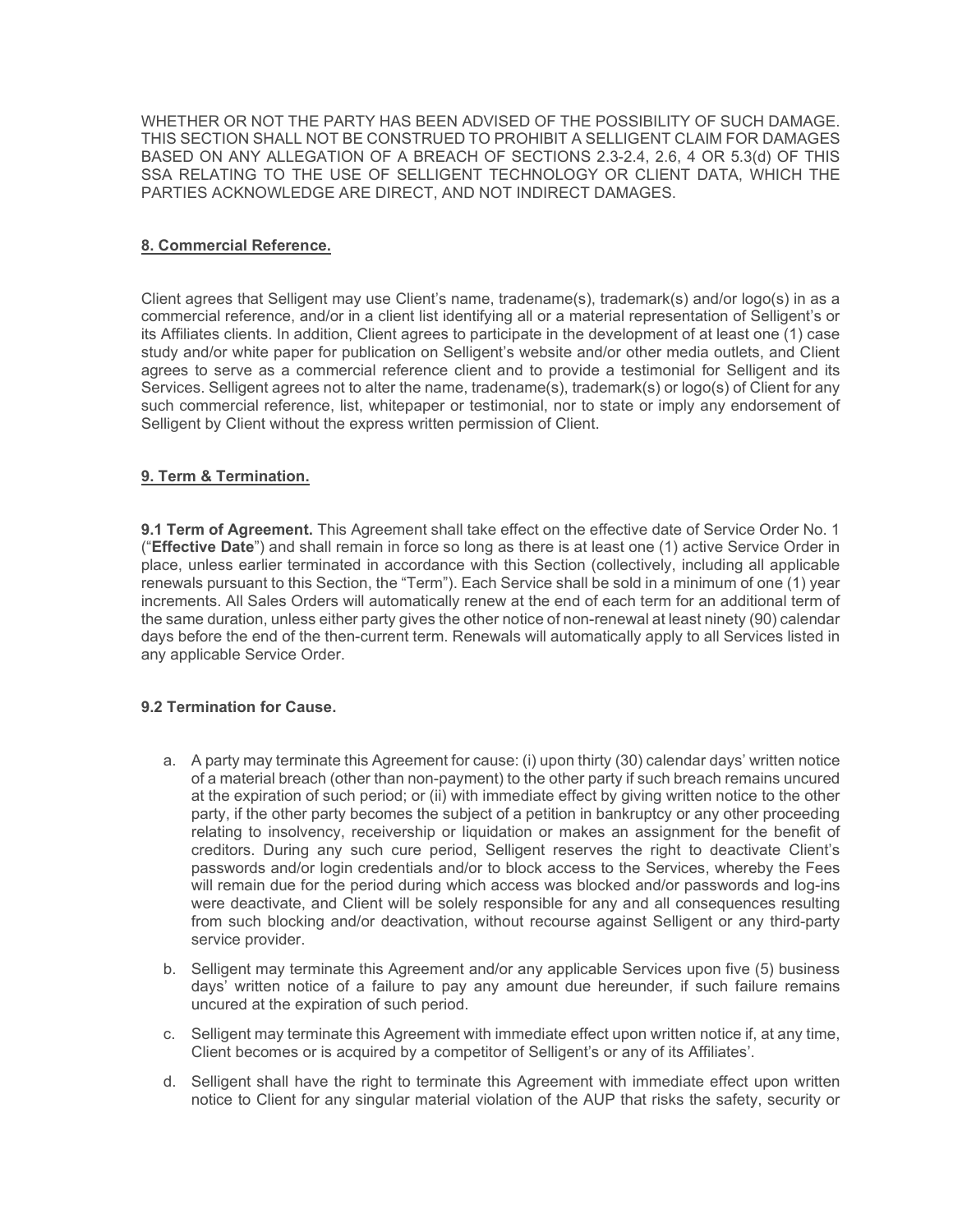reputation of any network, person or entity, or for repeated violations of the AUP resulting in burdensome administration for Selligent or the then-applicable third-party service provider(s).

**9.3 Termination for Failure to Meet the Platform Availability Objective.** Client may terminate the Agreement if Platform Availability Objective, as defined and provided for the SLA, results in Selligent's failure to meet the Service Levels, as defined in the SLA, for three (3) consecutive months. Should Client elect to terminate the Agreement under this Section, Client must provide written notice to Selligent of its intent to terminate within thirty (30) calendar days of the end of the third month in which the failure to meet the Service Level occurred; otherwise, Client waives this right of termination for the applicable period. In the event of such termination, Selligent's sole exposure and liability shall be to refund to Client any prepaid but unused Fees remaining on Client's account, if any.

**9.4 Effects of Termination.** On termination of this Agreement for any reason, (a) all licenses granted under this Agreement shall immediately terminate, and Client shall immediately cease all use of the Services and/or the Documentation; and (b) any rights, remedies, obligations or liabilities of the parties that have accrued up to the date of termination, including the right to claim damages in respect of any breach of this Agreement which existed at or before the date of termination, shall not be affected or prejudiced.

**9.5 Outstanding Fees.** Termination shall not relieve Client of its obligation to pay any Fees accrued and/or payable prior to the effective date of termination; provided, that in the event of the premature termination of the Agreement pursuant to Section 9.2(a) of this SSA due to Selligent's uncured material breach, Selligent will reimburse Client the portion of any Fees that have been paid in advance by Client and cover the period during which the Services have not been provided.

**9.6 Return of Client Data.** Client Data may be retrieved by Client from the Platform at any time during the term of this Agreement. Upon specific written request by Client made at the latest ten (10) business days prior to the effective date of any termination or the expiration of this Agreement, Selligent may return Client Data to Client through FTPS or SFTP. All complaints relating to the return of the data must be notified to Selligent in writing within ten (10) working days of the return, failing which all rights whatsoever will be null and void. The data shall be returned in a format that can be run on standard database systems. Client shall be invoiced for the costs related to such return at Selligent's then current billing rates for such services, subject to a cap of one thousand US Dollars (\$1,000 USD). After termination of the Agreement, Selligent shall have no obligation to maintain or provide Client Data and shall thereafter, delete all Client Data in its systems or otherwise in its possession or control.

**9.7 Transition Assistance** Commencing sixty (60) calendar days prior to the expiration of this Agreement or any Service Order thereof, or commencing upon any notice of termination of the Agreement or Service Order, as applicable (except for a termination for cause by Selligent pursuant to Section 9.2 of this SSA), Selligent shall provide to Client termination assistance and migration services to facilitate Client's orderly transition from the software and/or Services to Client's alternate service provider as designated by Client ("**Transition Assistance**"). Such Transition Assistance will be provided to Client on a time and materials basis, at Selligent's then current billing rates for such services.

**9.8 Surviving Provisions.** The provisions which by their nature should survive termination of this Agreement shall survive termination of this Agreement, in accordance with their respective terms (as and if applicable).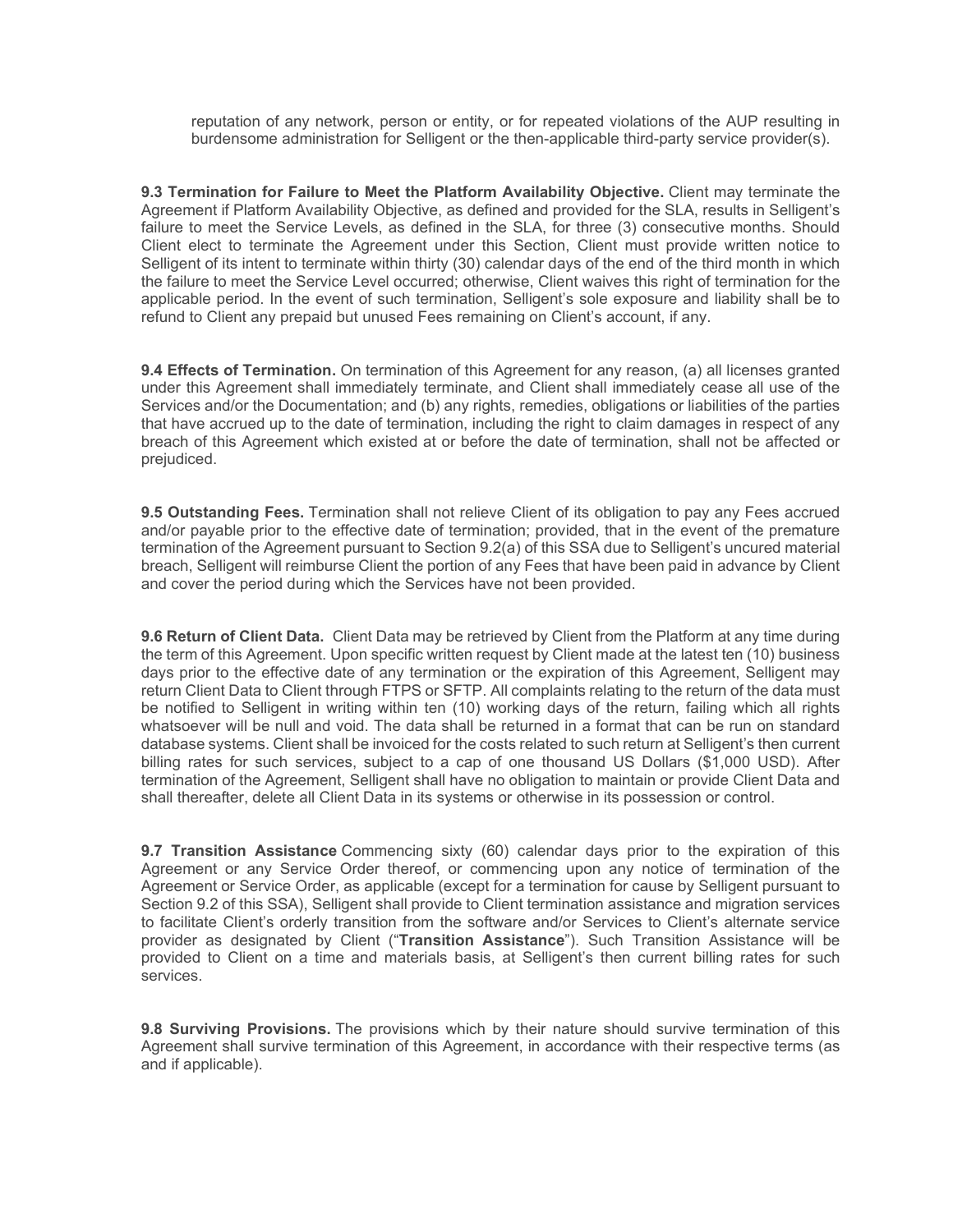**10. Selligent Cortex: Send-Time Optimization.** As indicated in Client's Sales Order, Selligent Cortex: Send-Time Optimization ("**STO**") is included as part of the Subscription Service's Base services. The terms of this Section 10 shall apply to Client's use of STO.

**10.1 Definitions.** Unless otherwise defined herein, any defined term shall have the meaning ascribed to it below

- "**Public Cloud**", "**Google App Engine**", or "**Google Kubernetes Engine**", as the case may be, refers to Google's cloud storage and computing capacity offered by Selligent to Client as part of the STO designed to track audience behavior.
- "**Private Cloud**" refers to Selligent's storage and computing capacity offered as part of the STO Services.

**10.2 Data Storage.** Consumer Data stored in the Private Cloud are hosted within the United States. Consumer Data stored in the Public Cloud are hosted within the United States but may be stored transiently or cached in any country in which Google or its agents maintain facilities in accordance with the service specific terms of Google App Engine and Google Kubernetes Engine [\(https://cloud.google.com/terms/service-terms\)](https://cloud.google.com/terms/service-terms). By using STO, Client acknowledges and agrees to the processing and storage of Consumer Data in the Public Cloud in accordance with Google's Data Processing and Security Terms [\(https://cloud.google.com/terms/data-processingterms\)](https://cloud.google.com/terms/data-processingterms).

Should Client export (or give Selligent instructions to export) to the Public Cloud any Consumer Data considered as personal data under applicable data protection law and hosted by default in the Private Cloud, Client shall assume full responsibility for such export and ensure beforehand that all obligations owed as data controller have been followed or otherwise adhered to. Selligent shall not bear any liability related thereto.

**10.3 STO-Specific Terms and Conditions.** Client acknowledges that STO rely partly on services provided by Google at the time of ordering the Service(s), and shall adhere to the Google Cloud Platform Acceptable Use Policy [\(https://developers.google.com/cloud/terms/aup?hl=en-EN\)](https://developers.google.com/cloud/terms/aup?hl=en-EN), as amended from time-to-time, which is hereby incorporated by reference as part of the SSA. Client further acknowledges that any subcontractor of Selligent for the provision of STO, including but not limited to Google, may request that Selligent change or update the terms and conditions for its own clients using STO, including Client. Selligent will promptly notify Client of any such changes or updates to the terms and conditions. Any such changes or updates will become effective fifteen (15) days after such notification has been given. During this fifteen (15) day period, Client has the right to terminate STO, by providing written notice to Selligent. Upon receipt of such notice, STO will be terminated immediately, whereas all remaining aspects of the Services shall remain in full force and effect. Following this fifteen (15) day period, if not such notice is received by Selligent, the updated terms and conditions will be considered part of the SSA and Client shall abide by such terms.

If Client or Client Data violate this SSA or any subcontractors' terms and conditions, including Google's acceptable use policy, or in case of any unauthorized access to STO, Selligent reserves the right to immediately suspend access to or the use of STO, and/or to remove the violative Client Data. Notwithstanding the limitations set forth in the Agreement, Client shall indemnify, defend and hold Selligent and its subcontractors harmless from and against any and all liabilities, damages, and costs, including settlement costs and reasonable attorney's fees, arising out of any third-party claims based on such violation(s).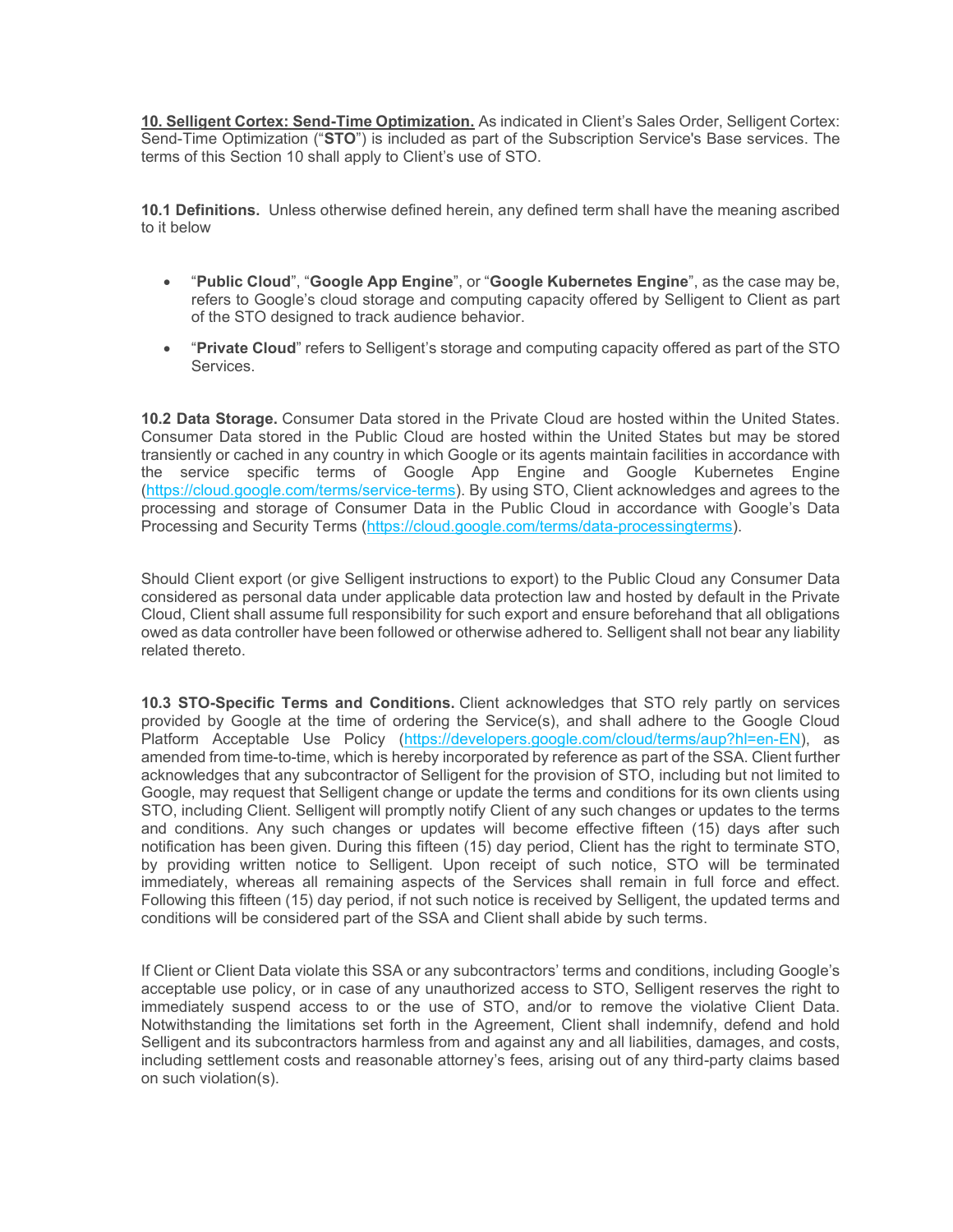**10.4 STO-Specific Warranties.** SELLIGENT OFFERS NO WARRANTIES ON STO, AND THE SLA IS NOT APPLICABLE TO CLIENT'S USE OF STO OR ITS USE OF THE PUBLIC CLOUD. For any issue encountered with the Public Cloud, Selligent will provide commercially reasonable support efforts and Client will use the reporting channels set out in the SLA to report any such issues to the Selligent Support Team.

Client acknowledges that Selligent and its subcontractors are not responsible or liable for the deletion of, or failure to store any, Client Data and other communications maintained or transmitted through Client's use of the Public Cloud.

**10.5 Termination and/or Suspension.** In the event that any agreements between Selligent and its subcontractor(s) for STO terminate or become suspended, for whatever reason, the Parties agree that STO will automatically terminate or be suspended, as the case may be. Selligent cannot guarantee any notice period but will inform Client as soon as possible in the event that STO is terminated or suspended.

**10.6 Further Applicability.** Should Client purchase, through an applicable Service Order any or all of: Selligent Site, Selligent Cortex: Smart Content, or Selligent Cortex: Smart Audiences, then the provisions of this Section 10 shall also apply to Client's use of such Optional Subscription Services.

**10.7 Reservation of Rights.** Selligent reserves the right to update the terms of this Section 10 from time-to-time, as may be necessary to adapt to changes in the provision of STO, Selligent Site, Selligent Cortex: Smart Content, or Selligent Cortex: Smart Audiences to Client, upon notice to Client.

#### **11. General Provisions.**

**11.1 Nature of Relationship.** Client and Selligent understand, acknowledge and agree that they are independent contractors, and nothing in this Agreement is intended to create a partnership, agency, fiduciary, joint venture or employment relationship.

**11.2 Entire Agreement.** This Agreement constitutes the entire agreement between the parties relating to subject matter hereof and supersedes all prior or simultaneous agreements, discussions, negotiations and statements, written or oral.

**11.3 Other Documents.** No terms, provisions or conditions of any purchase order, acknowledgement or other business form that Client may use in connection with a Service Order or the purchase of any Services will have any effect on the rights, duties or obligations of the parties hereunder, or otherwise modify, this Agreement, regardless of any failure of Selligent or its Affiliates to object to any such terms, provisions or conditions. Except and only to the extent provided in Sections 6.2, 9.2, 9.3 and/or 11.12 of this SSA or under the SLA, Service Orders are non-cancelable, non-refundable and non-returnable.

**11.4 Governing Law; Venue.** This Agreement and any dispute or claim arising out of or in connection with it shall be governed by and construed in accordance with the internal laws of the State of California, USA, without reference to conflict of laws principles. The parties hereby submit and consent to the personal and exclusive jurisdiction of courts located in the County of Santa Clara, State of California. The rights and obligations of the parties under this Agreement shall not be governed by the 1980 U.N. Convention on Contracts for the International Sale of Goods; rather, such rights and obligations shall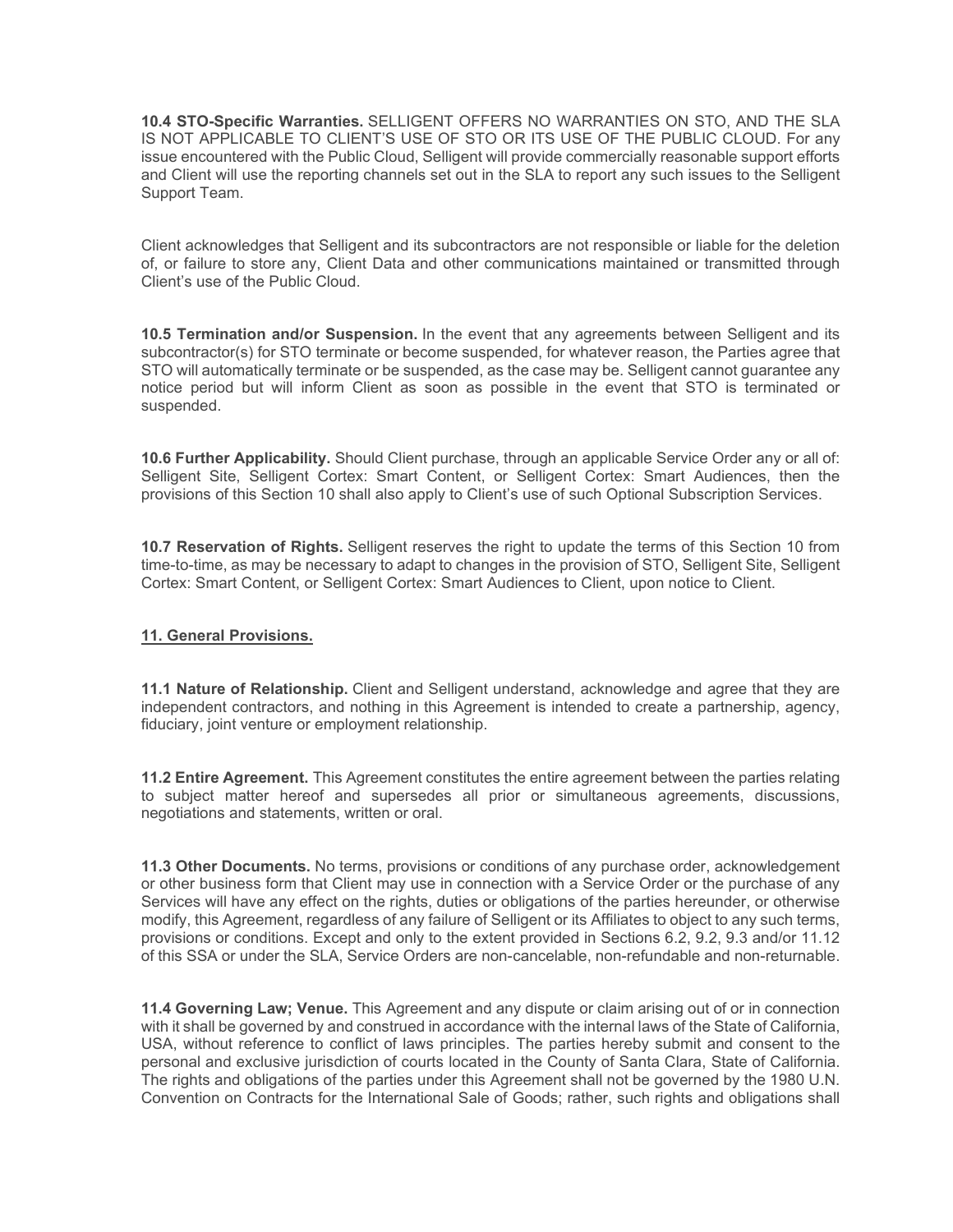be governed by and construed under the internal laws of the State of California, including its Uniform Commercial Code. Any claim before a court in connection with this Agreement may only be initiated by either signatory, within one (1) year of the date on which the facts giving rise to such claim are known or should have been known by the claimant.

**11.5 Export Control.** Each party warrants that it will comply with the Export Administration Regulations and other United States laws and regulations governing exports in effect from time to time.

**11.6 Foreign Corrupt Practices Act.** Under the U.S. Foreign Corrupt Practices Act and Selligent's policies regarding foreign business practices, Client and its employees and agents shall not directly or indirectly make an offer, payment or promise to pay or authorize payment or offer a gift or promise to give or authorize the giving of anything of value for the purpose of influencing an act or decision of an official of any government or the U.S. Government (including a decision not to act) or inducing such a person to use his influence to affect any such governmental act or decision in order to assist Client in obtaining, retaining or directing any such business.

**11.7 Government Approvals.** Client warrants to the best of its knowledge that no consent, approval or authorization of, or designation, declaration or filing with, any governmental authority is required in connection with the valid execution, delivery and performance of this Agreement.

**11.8 U.S. Government Licensees.** If Client is a United States government agency or orders a Service pursuant to a government contract or with government funds, then as defined in FAR section 2.101, DFAR section 252.227-7014(a)(1) and DFAR section 252.227-7014(a)(5) or otherwise, all Service(s) provided in connection with this Agreement are "commercial items," "commercial computer software" and/or "commercial computer software documentation." Consistent with DFAR section 227.7202 and FAR section 12.212, any use, modification, reproduction, release, performance, display, disclosure or distribution thereof by or for the US government shall be governed solely by the terms of this Agreement and shall be prohibited except to the extent expressly permitted by the terms of this Agreement. Client shall ensure that each copy used or possessed by or for the United States government is labeled to reflect the foregoing.

**11.9 Force Majeure.** Neither party shall incur any liability to the other for any failure to perform any of its obligations under this Agreement to the extent such failure is caused by events, occurrences, or causes beyond its reasonable control and without any negligence on the part of the party seeking protection under this Section 11.9. Such events shall include, without limitation, acts of God, strikes, lockouts, riots, acts of war, terrorism, earthquake, fire, or explosions (each a "**Force Majeure Event**"). The inability to meet financial obligations is expressly excluded from consideration as Force Majeure Event. Each party shall use commercially reasonable endeavors to minimize and reduce any period of delay caused by any Force Majeure Event. In the event the Force Majeure Event continues for a period longer than thirty (30) days, then either party shall be entitled to terminate this Agreement upon written notice, with no further obligation owed by such party to the other party in respect thereof subsequent to such date of termination.

**11.10 Audit.** Upon thirty (30) calendar days' prior written notice, not more than once per calendar year during the Term, and subject to any confidentiality obligations owing to any third parties, Selligent shall make available such financial and technical records to permit Client to verify Selligent's compliance with the terms of this Agreement. Client will conduct any audits in a way to avoid unreasonable interference with Selligent's or its Affiliate's normal business operations and in accordance with the terms of Section 3 of the SLA.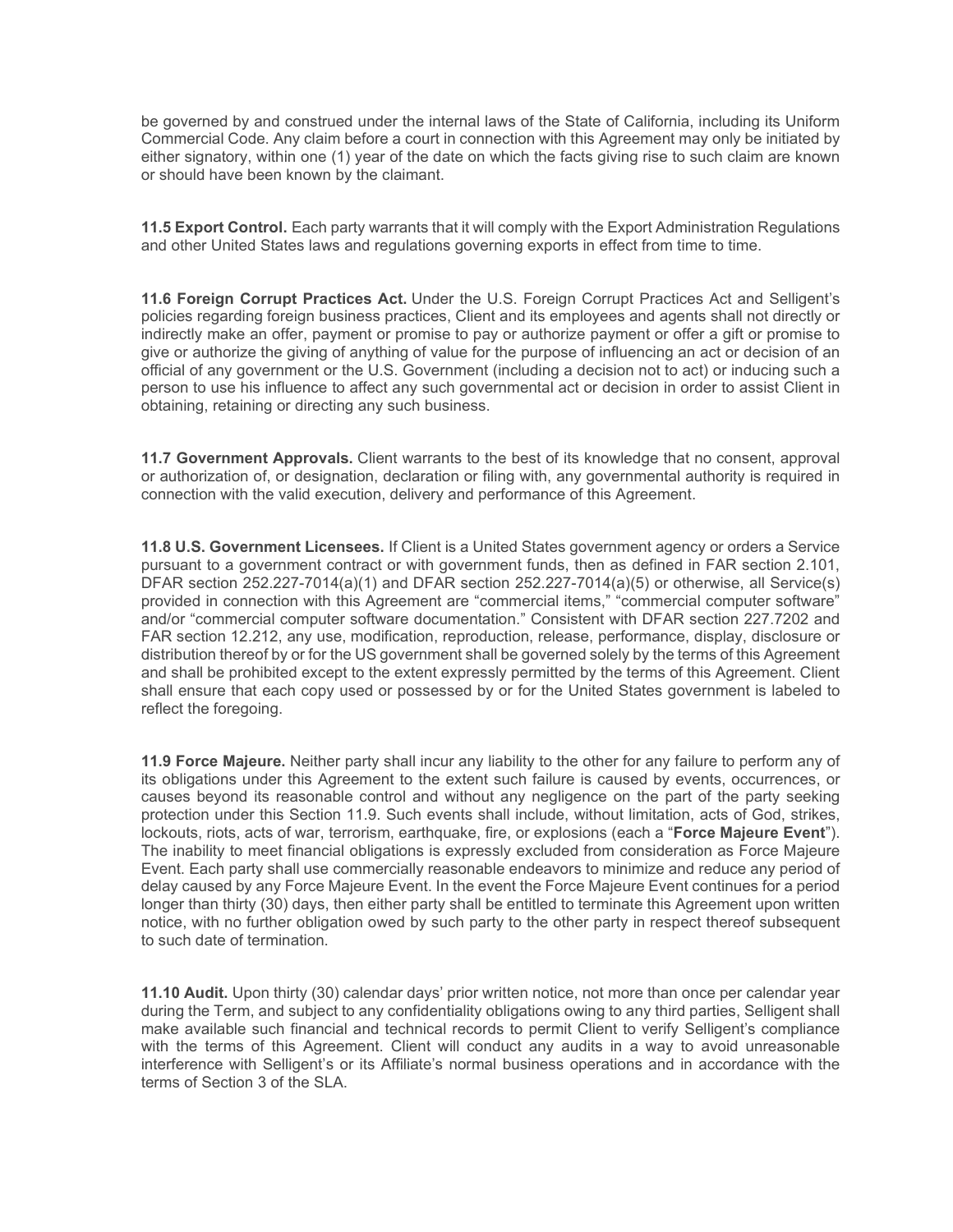**11.11 Compliance.** Client acknowledges the Service(s) may include a monitoring component to track usage and agrees not to impede, disable or otherwise undermine such monitoring component's operation or its transmission of data to Selligent or any of its Affiliates.

**11.12 Successors and Assigns; Assignment.** The parties acknowledge that the licenses granted hereunder are personal to Client. Except as provided for elsewhere in this Agreement, neither this Agreement nor any rights or obligations of either Party arising hereunder may be assigned or transferred without the prior written consent of the other Party, such consent not to be unreasonably withheld or delayed. If a Party provides a commercially reasonable basis for withholding consent to an assignment under this Section 11.12, said non-consenting Party may terminate this Agreement upon ninety (90) calendar days prior written notice to the other Party. Notwithstanding the foregoing, each party may assign this Agreement in connection with a merger, reorganization, or sale of all or substantially all of the assets of the assigning party or sale of sufficient stock to constitute a change of control. This Agreement shall be binding on the parties' respective successors and permitted assigns.

**11.13 Amendment: Severability.** This Agreement may be amended or supplemented only in a writing signed by duly authorized representatives of both parties. If any provision of this Agreement is held invalid or unenforceable for any reason, the remaining provisions shall continue in full force without being impaired. Client and Selligent shall replace any invalid provision with a valid one that most closely approximates the intent and economic effect of the invalid provision.

**11.14 Waiver; Cumulative Remedies.** Any waiver of the provisions of this Agreement or of a party's rights or remedies under this Agreement must be in writing to be effective. Any such waiver shall constitute a waiver only with respect to the specific matter described in such writing and shall in no way impair the rights of the party granting such waiver in any other respect or at any other time. The rights and remedies herein provided are cumulative and none is exclusive of any other, or of any rights or remedies that any party may otherwise have at law or in equity. Except as otherwise set forth in this SSA, failure, neglect or delay by a party to enforce the provisions of this Agreement, or its rights or remedies at any time, shall not be construed and shall not be deemed to be a waiver of such party's rights under this Agreement and shall not in any way affect the validity of the whole or any part of this Agreement or prejudice such party's right to take subsequent action.

**11.15 Feedback/Reviews.** Client agrees that Selligent, its Affiliates or any of their or its agents, may freely use, disclose, reproduce, license, distribute or otherwise exploit in any manner any feedback, comments, reviews or suggestions Client or its Users may post in any forums or otherwise provide to Selligent or its Affiliates about the Services and software without any obligation to Client or its Users, without restrictions of any kind (including on account of any intellectual property rights) and without any obligation of compensation to Client, its Users and/or any third party.

**11.16 Non-Solicitation.** During the Term and for a period of six (6) months after its expiration, neither party shall, directly or indirectly, solicit any current employee of the other party who has directly participated in the performance of this Agreement. In the event of a breach of this Section, the nondefaulting party may, within thirty (30) calendar days following its written notice of such breach, claim from the defaulting party compensation in the amount of twelve (12) months of the applicable employee's most recent compensation rate as an employee of the non-defaulting party. The foregoing shall not apply to individuals hired as a result of the use of an independent employment agency (so long as the agency was not directed to solicit a particular individual) or as a result of the use of a general solicitation (such as a newspaper advertisement or digital posting) not specifically directed to employees of the other party.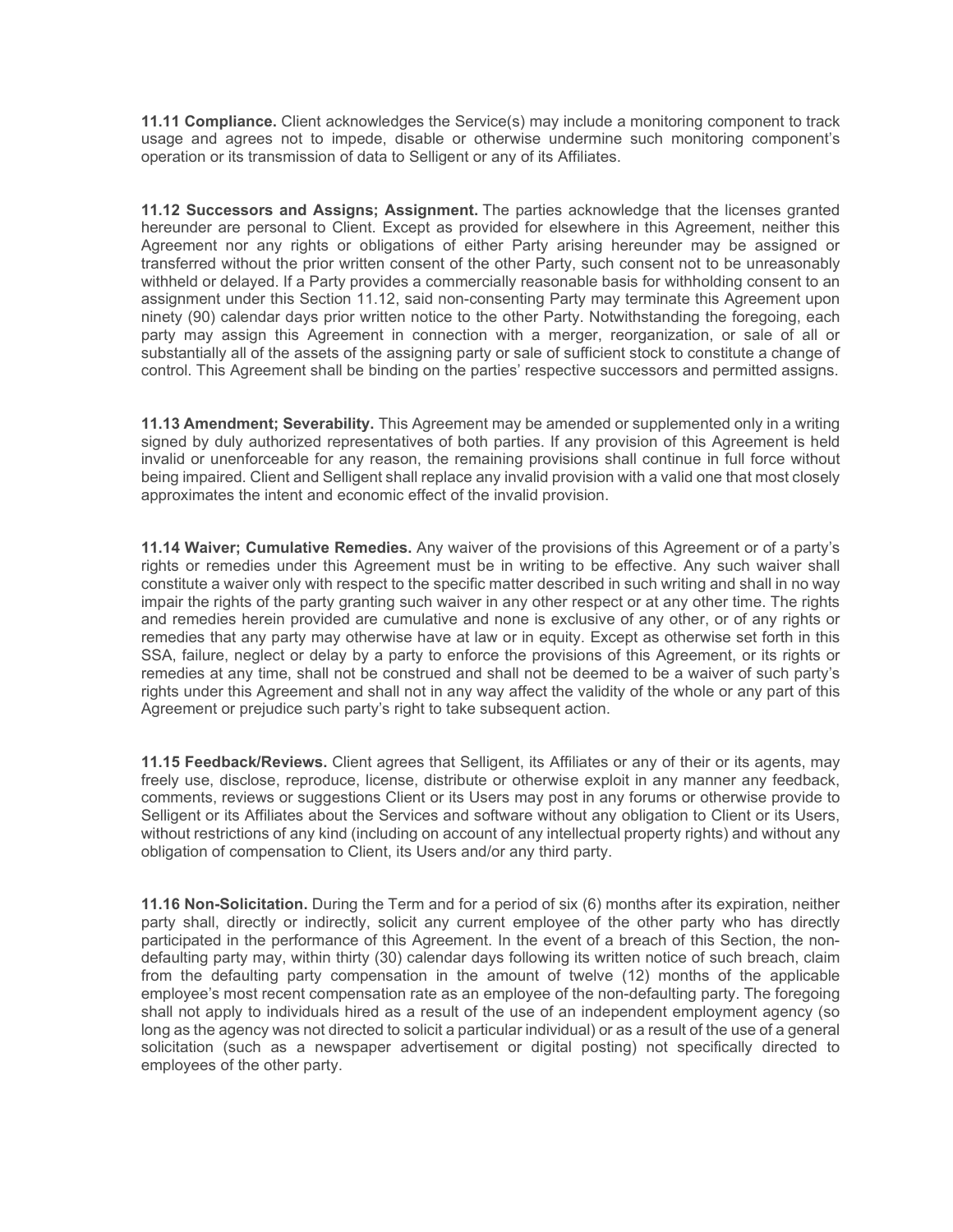**11.17 Notices.** Any notice required or permitted under this Agreement must be in writing and be (a) delivered in person, (b) sent by first class registered mail, or air mail, as appropriate, return receipt requested or (c) sent by reputable overnight courier, in each case properly posted and fully prepaid to the address of the applicable party identified herein as of the Effective Date or to such other address of such party as may be later designated in writing in accordance with this Section. Notices shall be considered to have been given at the time of actual delivery in person, three (3) business days after deposit in the mail as set forth above or one (1) day after delivery to an overnight air courier service. E-mail notice may be given to noticed e-mail addresses and are effective on dispatch, provided one of the above methods is also initiated on such same date. Client must notify Selligent of any changes to its Client contact, accounts payable and authorized support contact information, within seven (7) calendar days of any change thereto.

**11.18 Construction; Titles and Subtitles; Counterparts.** In this Agreement, unless it says otherwise: (a) reference to a person includes a legal person (such as a limited company) as well as a natural person; (b) reference to "including" shall be treated as being by way of example and shall not limit the general applicability of any preceding words; (c) reference to any legislation shall be to that legislation as amended, extended or re-enacted from time to time and to any subordinate provision made under that legislation; (d) reference to one party giving notice to the other party shall mean notice in writing; (e) references to clauses or schedules shall be to those in this Agreement; and (f) the titles and subtitles are used for convenience only and shall not be considered in construing or interpreting this Agreement. This Agreement will be executed via execution of a Service Order in duplicate counterparts, each of which shall be enforceable against the parties actually executing such counterparts, and both of which together shall constitute the same instrument.

**11.19 Exhibits.** The following documents (if applicable) shall be distributed separately to Client by Selligent and incorporated herein by reference as specified below:

## Applicable to all Clients:

- **[Exhibit A: Support and Service Level Agreement](https://www.selligent.com/sites/default/files/legal/selligent-marketing-cloud-ssa-na-exhibit-a-support-and-service-level-agreement-01-30-2020vf.pdf)**
- **[Exhibit B: Data Processing Agreement](https://www.selligent.com/sites/default/files/legal/selligent-marketing-cloud-ssa-na-exhibit-b-data-processing-agreement-01-30-2020vf.pdf)**

Applicable if such Service(s) are so ordered by Client in a Service Order:

- [Exhibit C: Selligent CI Specific Terms](https://www.selligent.com/sites/default/files/legal/selligent-marketing-cloud-ssa-na-exhibit-c-selligent-ci-specific-agreement-01-30-2020vf.pdf)
- **[Exhibit D: Selligent SMS Specific Terms](https://www.selligent.com/sites/default/files/legal/selligent-marketing-cloud-ssa-na-exhibit-d-selligent-sms-specific-agreement-01-30-2020vf.pdf)**
- [Exhibit E: Location Based Messages Specific Terms](https://www.selligent.com/sites/default/files/legal/selligent-marketing-cloud-ssa-na-exhibit-e-location-based-messages-specific-agreement-01-30-2020vf.pdf)
- [Exhibit F: Decisioning Hub Specific Terms](https://www.selligent.com/sites/default/files/legal/selligent-marketing-cloud-ssa-na-exhibit-f-decisioning-hub-specific-agreement-01-30-2020vf.pdf)

**11.20 Third-Party Beneficiaries.** Except as set forth in Section 2.1 of this SSA and for the indemnified parties set forth in Sections 6.1, 6.2 and 6.3 of this SSA, who shall have the right to enforce their respective rights thereunder, there are no third-party beneficiaries under this Agreement.

**11.21 Electronic Signature.** The parties agree to the execution of any Service Order using electronic signatures. The parties agree, to the extent necessary, that such signatures will be regarded as an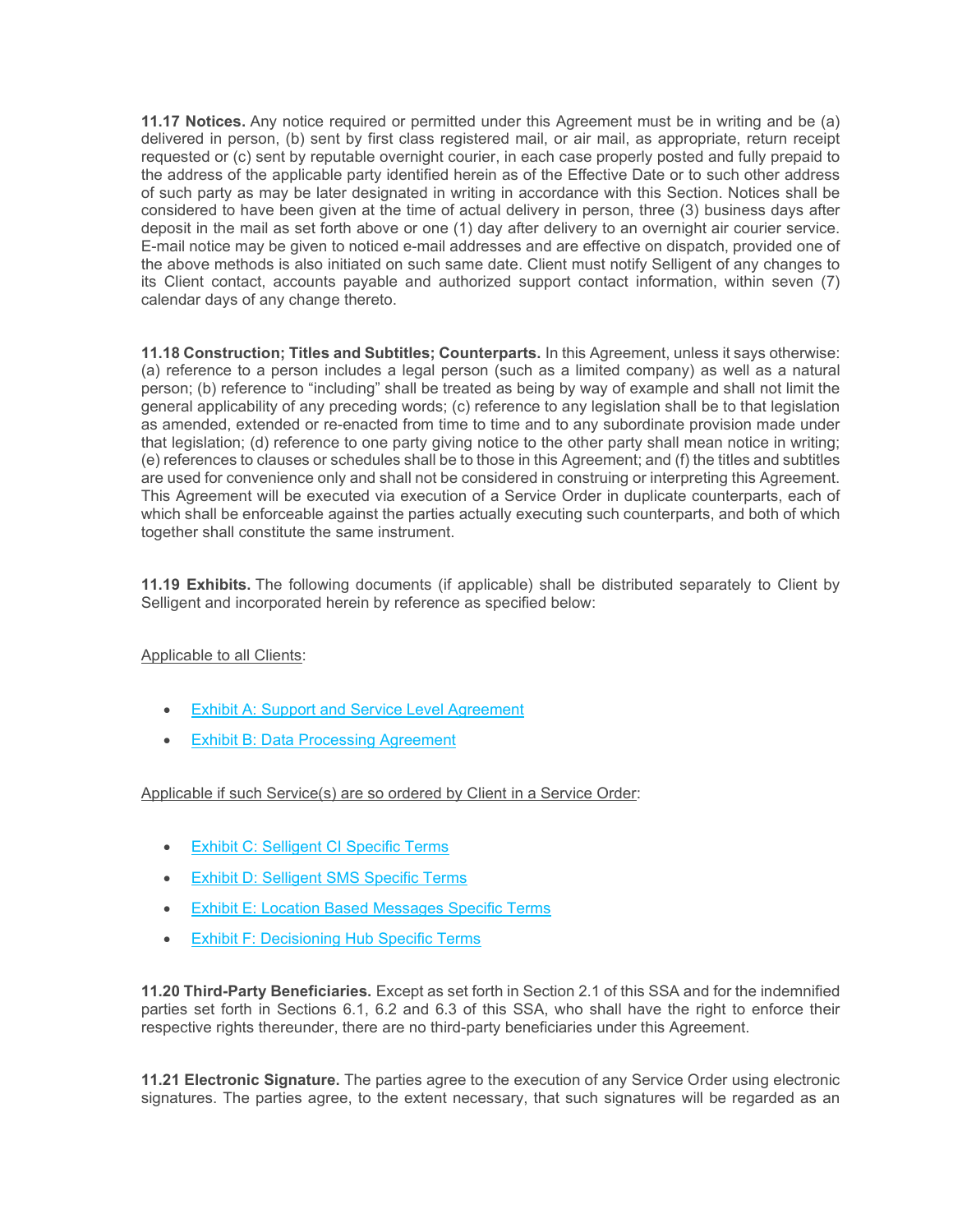original of the document. The parties agree to use a third-party electronic signature platform designated by Selligent; provided, that such platform conforms with any applicable framework, regulation or legislation applicable to electronic signatures.

# **Archived Terms & Conditions**

Selligent Marketing Cloud – [Subscription and Services Agreement –](https://www.selligent.com/sites/default/files/legal/selligent-inc-msa-nov-1-2019-jan-29-2020.pdf) North America (11/01/2019 – [01/29/2020\)](https://www.selligent.com/sites/default/files/legal/selligent-inc-msa-nov-1-2019-jan-29-2020.pdf)

Selligent Marketing Cloud - SSA (NA) - [Exhibit A \(Support and Service Level Agreement\) -](https://www.selligent.com/sites/default/files/legal/selligent-marketing-cloud-ssa-na-exhibit-a-support-and-service-level-agreement-11-01-2019vf.pdf) 11/01/2019  $-01/29/2020$  $-01/29/2020$ 

Selligent Marketing Cloud - SSA (NA) - [Exhibit B \(Data Processing Agreement\) -](https://www.selligent.com/sites/default/files/legal/selligent-marketing-cloud-ssa-na-exhibit-b-data-processing-agreement-11-01-2019vf.pdf) 11/01/2019 – [01/29/2020](https://www.selligent.com/sites/default/files/legal/selligent-marketing-cloud-ssa-na-exhibit-b-data-processing-agreement-11-01-2019vf.pdf)

Selligent Marketing Cloud - SSA (NA) - [Exhibit C \(Selligent CI Specific Terms\) -](https://www.selligent.com/sites/default/files/legal/selligent-marketing-cloud-ssa-na-exhibit-c-selligent-ci-specific-agreement-11-01-2019vf.pdf) 11/01/2019 – [01/29/2020](https://www.selligent.com/sites/default/files/legal/selligent-marketing-cloud-ssa-na-exhibit-c-selligent-ci-specific-agreement-11-01-2019vf.pdf)

Selligent Marketing Cloud - SSA (NA) - [Exhibit D \(Selligent SMS Specific Terms\) -](https://www.selligent.com/sites/default/files/legal/selligent-marketing-cloud-ssa-na-exhibit-d-selligent-sms-specific-agreement-11-01-2019vf.pdf) 11/01/2019 – [01/29/2020](https://www.selligent.com/sites/default/files/legal/selligent-marketing-cloud-ssa-na-exhibit-d-selligent-sms-specific-agreement-11-01-2019vf.pdf)

Selligent Marketing Cloud - SSA (NA) - [Exhibit E \(Location Based Messages Specific Terms\) -](https://www.selligent.com/sites/default/files/legal/selligent-marketing-cloud-ssa-na-exhibit-e-location-based-messages-specific-agreement-11-01-2019vf.pdf) [11/01/2019 –](https://www.selligent.com/sites/default/files/legal/selligent-marketing-cloud-ssa-na-exhibit-e-location-based-messages-specific-agreement-11-01-2019vf.pdf) 01/29/2020

Selligent Marketing Cloud - SSA (NA) - [Exhibit F \(Decisioning Hub Specific Terms\) -](https://www.selligent.com/sites/default/files/legal/selligent-marketing-cloud-ssa-na-exhibit-f-decisioning-hub-specific-agreement-11-01-2019vf.pdf) 11/01/2019 – [01/29/2020](https://www.selligent.com/sites/default/files/legal/selligent-marketing-cloud-ssa-na-exhibit-f-decisioning-hub-specific-agreement-11-01-2019vf.pdf)

Selligent Marketing Cloud – [Subscription and Services Agreement –](https://www.selligent.com/sites/default/files/legal/selligent-inc-msa-feb-1-2019-oct-31-2019.pdf) North America (02/01/2019 – [10/31/2019\)](https://www.selligent.com/sites/default/files/legal/selligent-inc-msa-feb-1-2019-oct-31-2019.pdf)

Selligent Marketing Cloud - SSA (NA) - Exhibit B (Data [Processing Agreement\) \(02/01/2019 –](https://www.selligent.com/sites/default/files/Selligent-Marketing-Cloud-SSA-NA-Exhibit-B-Data-Processing-Agreement-02-01-2019.pdf) [10/31/2019\)](https://www.selligent.com/sites/default/files/Selligent-Marketing-Cloud-SSA-NA-Exhibit-B-Data-Processing-Agreement-02-01-2019.pdf)

Selligent Marketing Cloud – [Subscription and Services Agreement –](https://www.selligent.com/sites/default/files/legal/selligent-inc-msa-jul-1-2018-feb-1-2019.pdf) North America (07/01/2018 – [01/31/2019\)](https://www.selligent.com/sites/default/files/legal/selligent-inc-msa-jul-1-2018-feb-1-2019.pdf)

Selligent Marketing Cloud – [Subscription and Services Agreement –](https://www.selligent.com/sites/default/files/legal/selligent-inc-msa-feb-7-2018-jul-1-2018.pdf) North America (02/08/2018 – [06/30/2018\)](https://www.selligent.com/sites/default/files/legal/selligent-inc-msa-feb-7-2018-jul-1-2018.pdf)